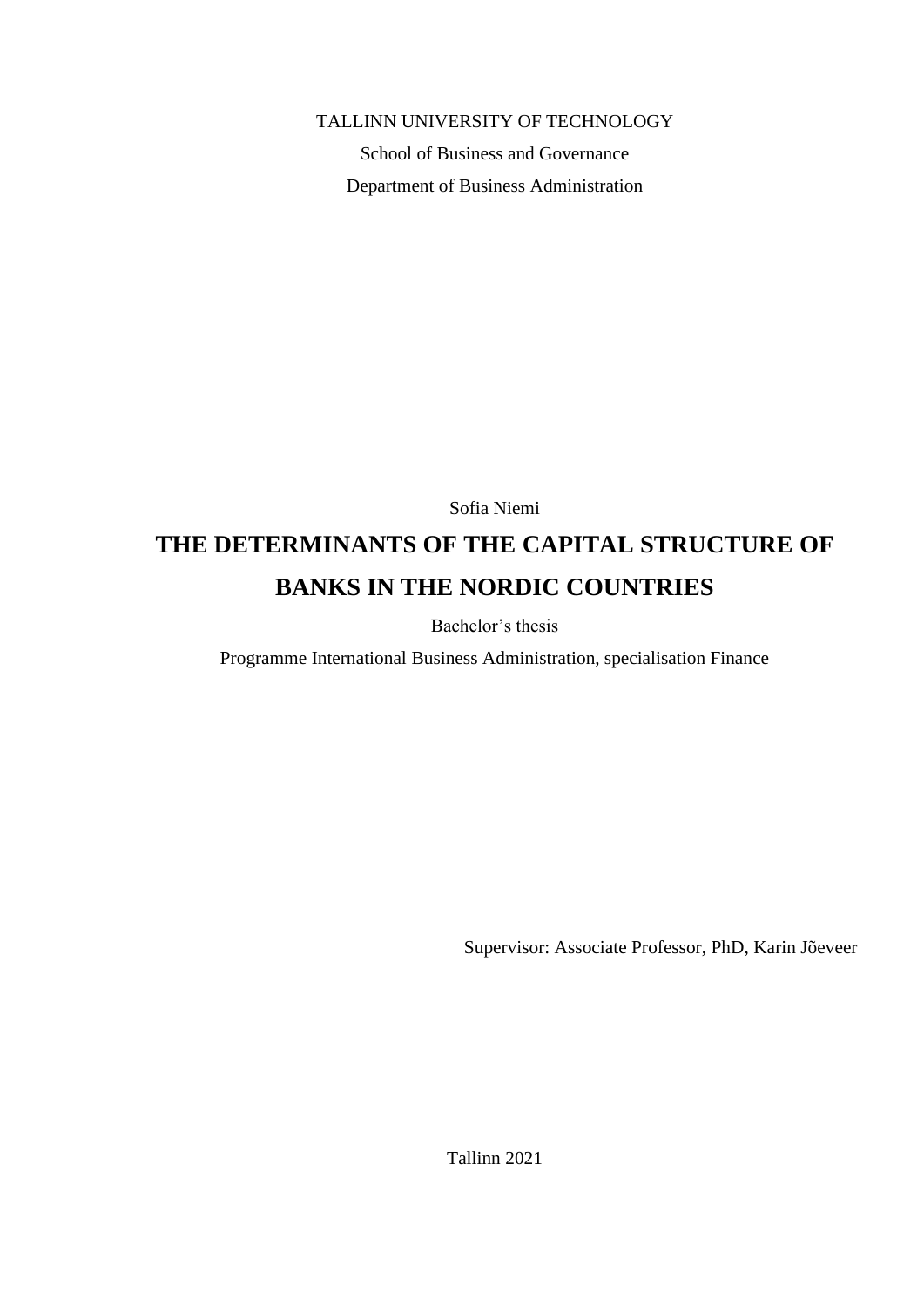I hereby declare that I have compiled the thesis independently and all works, important standpoints and data by other authors have been properly referenced and the same paper has not been previously presented for grading. The document length is 8482 words from the introduction to the end of conclusion.

Sofia Niemi ……………………………

 (signature, date) Student code: 184074TVTB Student e-mail address: niemi.sofia@yahoo.com

Supervisor: Associate Professor, PhD, Karin Jõeveer: The paper conforms to requirements in force

…………………………………………… (signature, date)

Chairman of the Defence Committee: Permitted to the defence

…………………………………

(name, signature, date)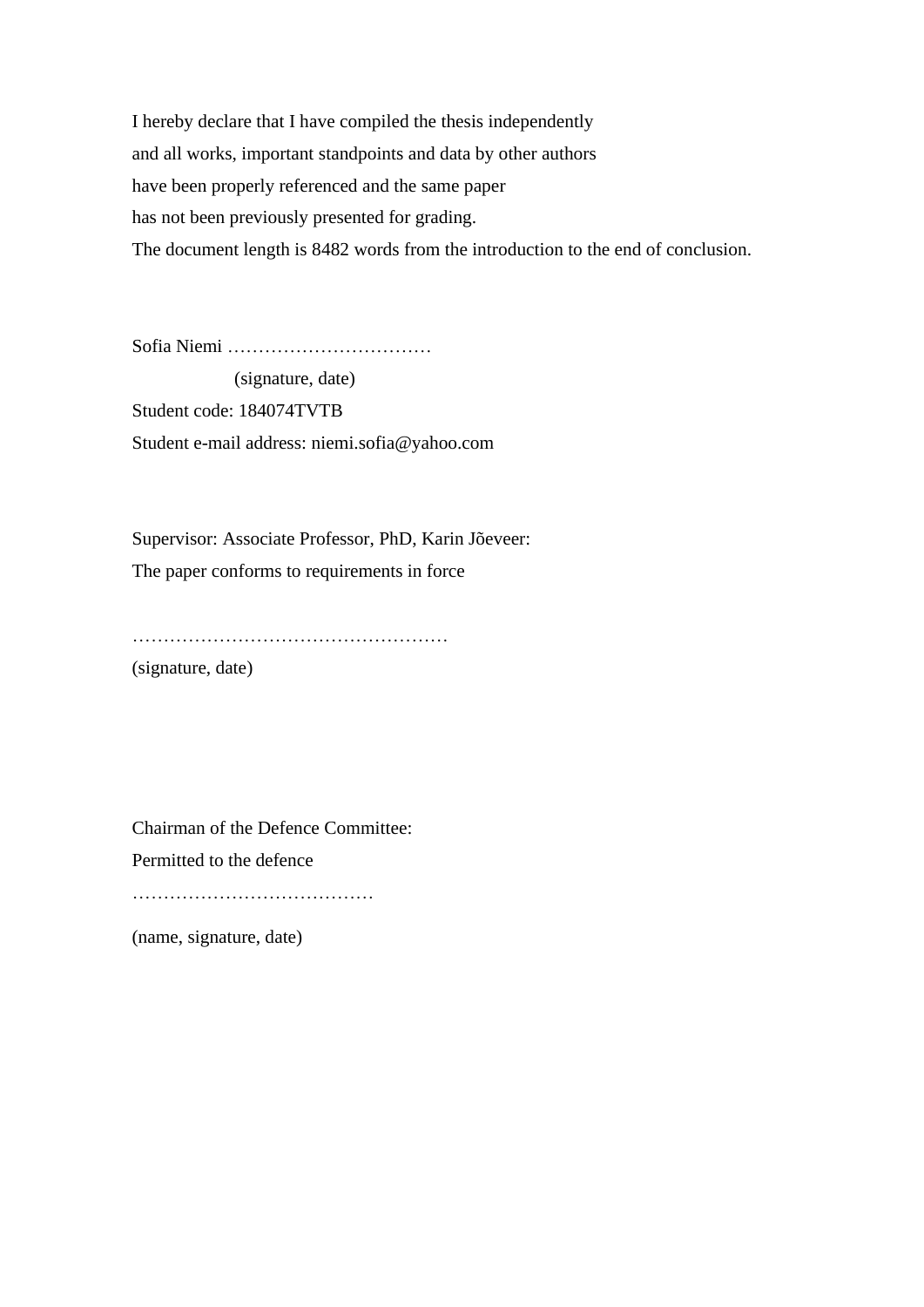# **TABLE OF CONTENTS**

| 2.1.   |  |
|--------|--|
| 2.2.   |  |
| 2.2.1. |  |
| 2.2.2. |  |
| 2.3.   |  |
| 2.4.   |  |
| 3.     |  |
| 3.1.   |  |
| 3.2.   |  |
|        |  |
|        |  |
|        |  |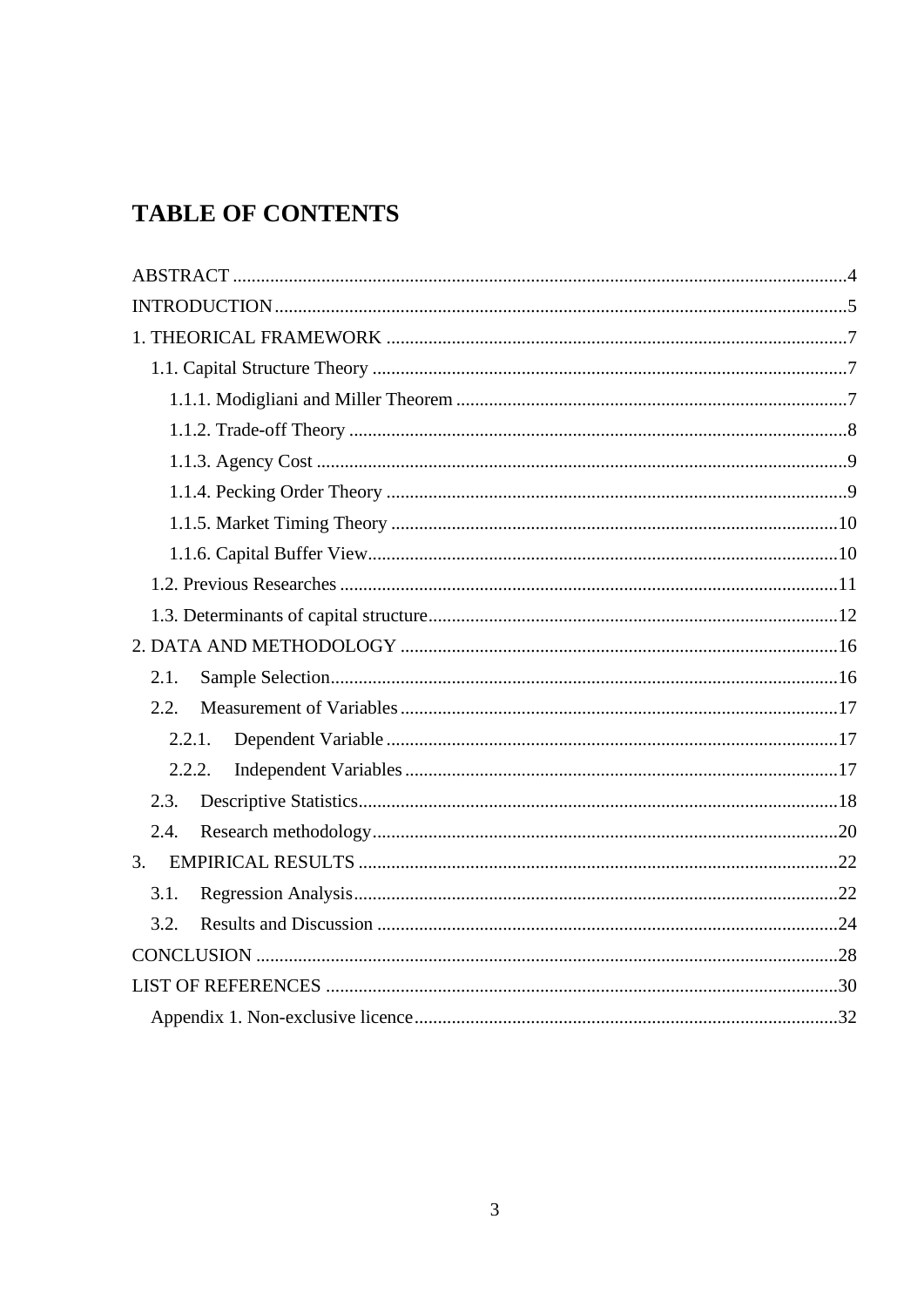# <span id="page-3-0"></span>**ABSTRACT**

The aim of this thesis is to identify which chosen variables can determine the capital structure of banks in the four Nordic countries. The data was gathered from 55 banks from Denmark, Finland, Norway, and Sweden during the years of 2006-2019. The data included both private and publicly listed banks. The analysis for this study was done by the panel data analysis. Moreover, both fixed and random effect models were performed. There were together five independent variables, while leverage acted as the dependent variable. Overall, all the variables show significant correlations with financial leverage; profitability, collateral, size, growth and dividend. The chosen determinants can somehow explain the capital structure of banks. The capital structure theories applied to non-financial companies and buffer views can explain the capital structure of banks.

Keywords: capital structure, Nordic countries, banks, determinant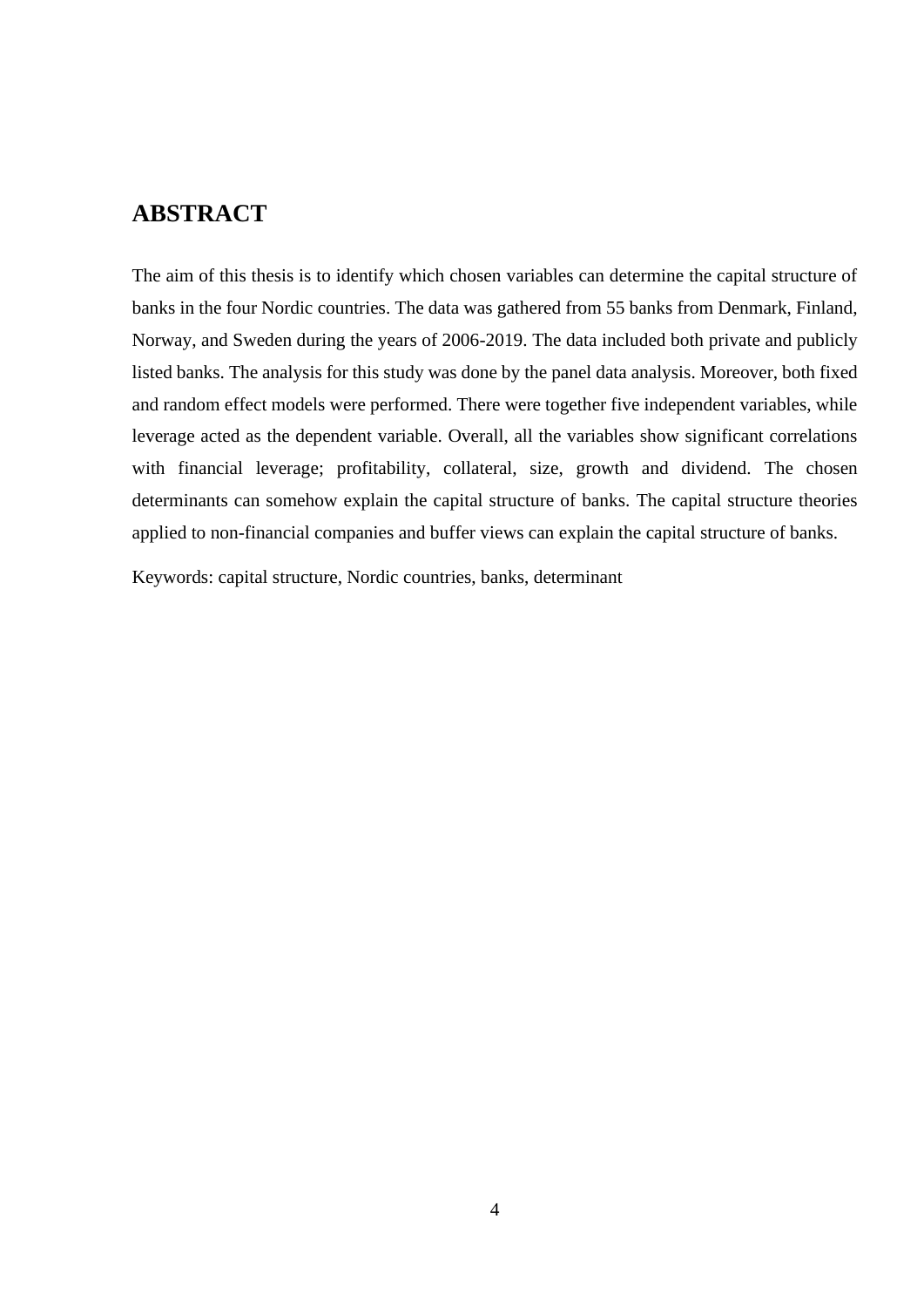# <span id="page-4-0"></span>**INTRODUCTION**

The capital structure as a research field has been widely investigated since the first publication of capital structure theory by Modigliani and Miller (1963). However, the capital structure of financial companies, such as banks has been ignored in various researches. Mainly due to several reasons. One common belief states that there is no need to investigate them because banks, for example, are heavily regulated. In other words, the idea outlines that the capital structure for this field is determined by the regulations imposed. Additionally, the high leverage of financial companies could affect the final result when investigating both non-financial and financial companies. Due to many particular reasons, the determinants of the capital structure of banks have been abandoned from the different studies. Therefore, there are not many examples of research available when compared with non-financial companies.

There are major studies proposed that focus on the capital structure of banks. The study by Gropp and Heider (2009) research can be seen as a starting point for investigating the determinants of capital structure, especially for banks. This study showed that the variables and theories of capital structure for non-financial companies can also apply to the financial establishment. Since then, there have been numerous studies on this topic. However, the geographical focus has been mostly in developing countries and generally international level. Only attention related to banks in the Nordic countries has been investigated by Berglund and Mäkinen (2019). They showed that these countries outperformed during the financial crisis in 2008. This leads to questions about why did the banks located in the Nordic outperformed during the crisis. Can the capital structure of Nordic Banks explain those events? One argument could be that the previous experience of financial crises in the 1990s led to major changes in regulations.

The concept of capital structure is important to understand because it can have an impact on the company's value. In addition, it is a mix of internal and external funding. The internal refers usually to equity while external debt, for example, loans from banks. Also, external funding can include external equity. The optimal capital structure consists of a right balance of equity and debt. This balance is backed by different capital structure theories such as trade-off theory and pecking order theory. These previously mentioned studies have further developed from Modligliani-Miller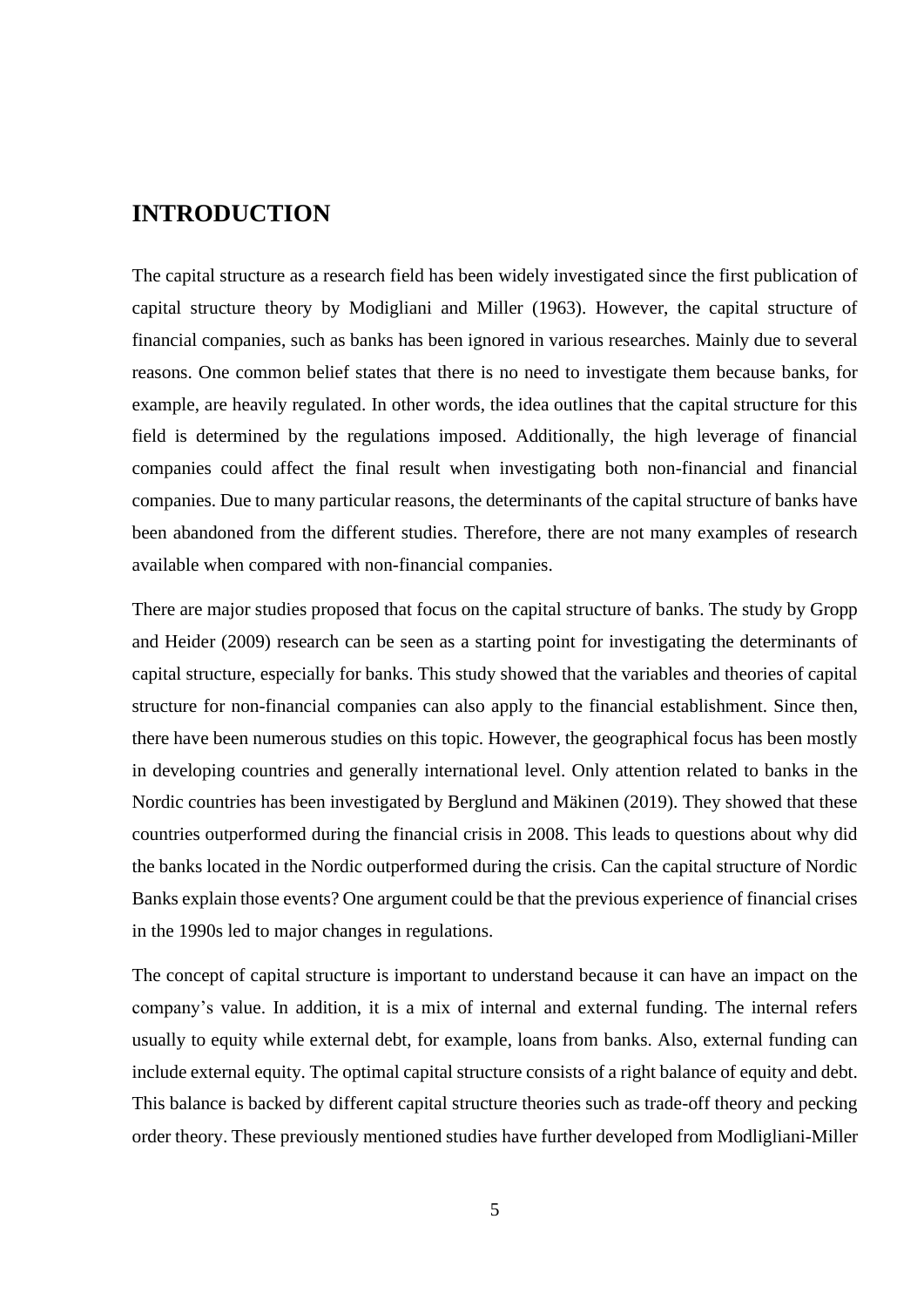therom (1958). There have been many studies on this topic, but the optimal capital structure remains as a puzzle for many researchers.

The aim of this thesis is to identify which chosen variables can determine the capital structure of banks in the four Nordic countries. It is essential to outline that this thesis will mostly focus on the determinants of capital structure for non-financial companies. Moreover, there will be bank specific variables in this research. The capital buffer will be briefly stated. Furthermore, it is possible to gain new knowledge on how banks choose their capital after the regulations. Moreover, the differences between previous empirical findings. The following research questions will be answered in the thesis:

- Can the chosen variables somehow determine the capital structure of the banks in the four Nordic countries?
- Which theories can explain the capital structure of banks?

Additionally, the hypotheses are formed based on previous studies and capital structure theories. The hypothesizes are developed in the theoretical framework chapter and later to investigate the outcome of panel data.

The panel data method is used to investigate the determinants of capital structure. The data was gathered from four Nordic countries (Finland, Denmark, Norway, and Sweden) during the time series of 2006-2019. Iceland was excluded from this thesis due to lack of information. Together, there were 55 publicly listed and private banks operating in different fields, for example, commercial and investment banks.

The thesis is divided into three chapters. The first section includes the theoretical framework for the capital structure. It explains the different capital structure theories, introduces the previous literature, the empirical findings on banks' capital structure, and lastly develops the hypothesis for this research. The second chapter outlines the data and methodology. This includes the chosen sample and explaining the research method. Moreover, it covers the summary of data. The last chapter of this thesis is the empirical results. This section presents the analysis of the results and discussion. The thesis is finished by the conclusion.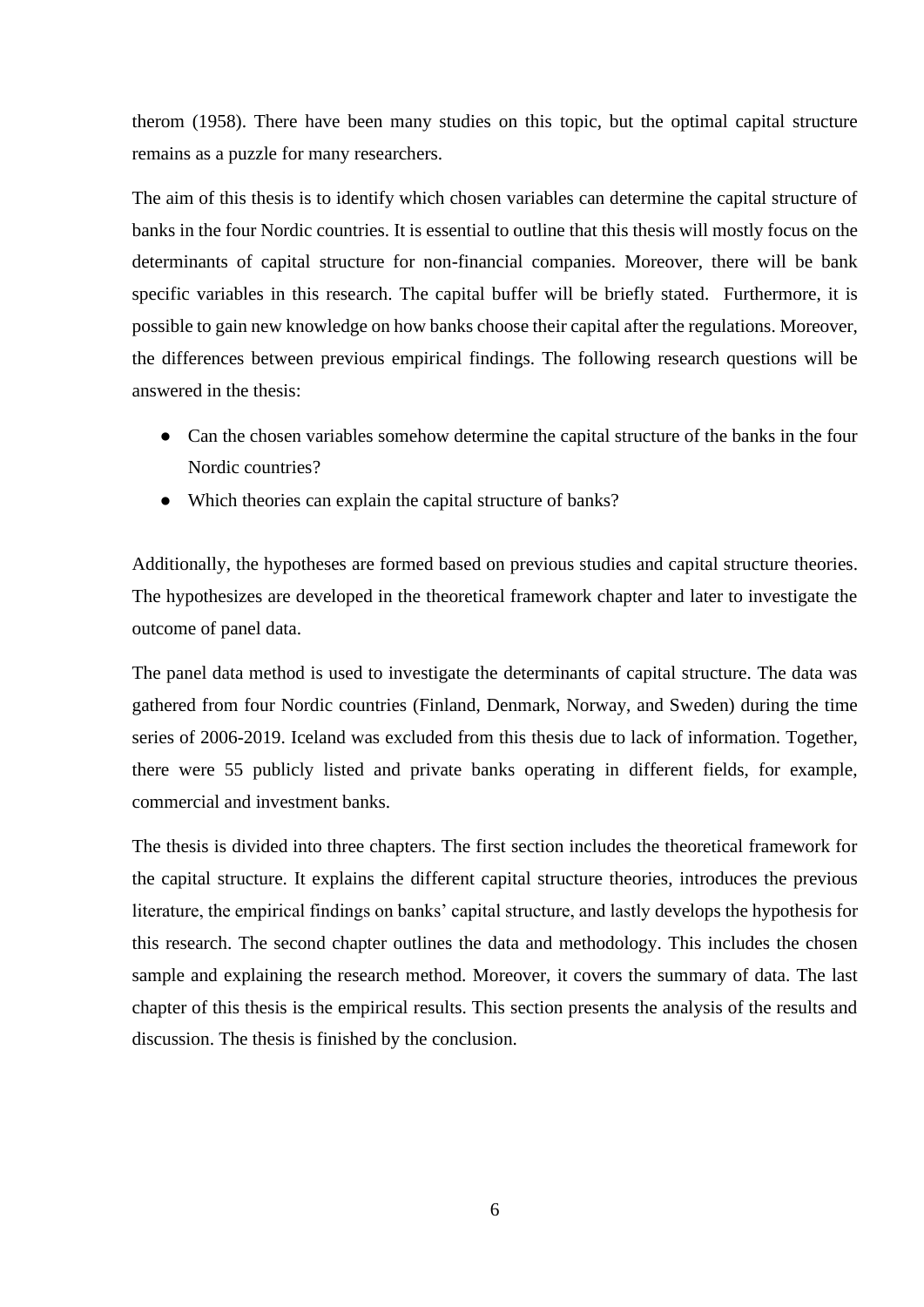# <span id="page-6-0"></span>**1.THEORICAL FRAMEWORK**

This chapter will outline the most important theories linked to the capital structure. Secondly, previous studies on the capital structure of banks. Lastly, the determinants of capital structure and hypotheses.

### <span id="page-6-1"></span>**1.1. Capital Structure Theory**

The capital structure is essential to companies to maximize their value and the wealth of their shareholders. The theories define how a company uses its debt and equity to finance its activities. Mostly, it has been believed that the regulations imposed on the financial sector explain the capital structure of financial institutions. However, there are many empirical studies to show that capital structure theory also applies to banks. This argument is shown by Gropp and Heider (2009). This means that the determinants of non-financial companies can be applied to financial firms. Previous researches have argued to determine the optimal capital structure for companies. This remains a puzzle for the future research field. The optimal capital structure of a firm could decline the possibility of financial risks, such as bankruptcy risks.

#### <span id="page-6-2"></span>**1.1.1. Modigliani and Miller Theorem**

The theory of capital structure proposed by Modigliani and Miller (1958), is usually seen as a starting point for the research topic. They presented different propositions for the capital structure. Proposition I outlines that the market value of a company is not impacted by the capital structure of the company. The common assumptions were that there would not be any taxes, cost of financial distress, nor agency costs. Furthermore, the investors would value firms in the same way regardless of the mixture of debt and equity the firm is funded. Proposition II argues that an increase in leverage affects the risk of the company, and thus the cost of equity increases (Abeywardhana, 2017).

Since the first theorem, Modigliani and Miller (1963) developed the theory further, adding the effect of corporate tax. The tax will give a more accurate result because companies can benefit from the tax shield. Therefore, it creates more value for the company. The particular reason for the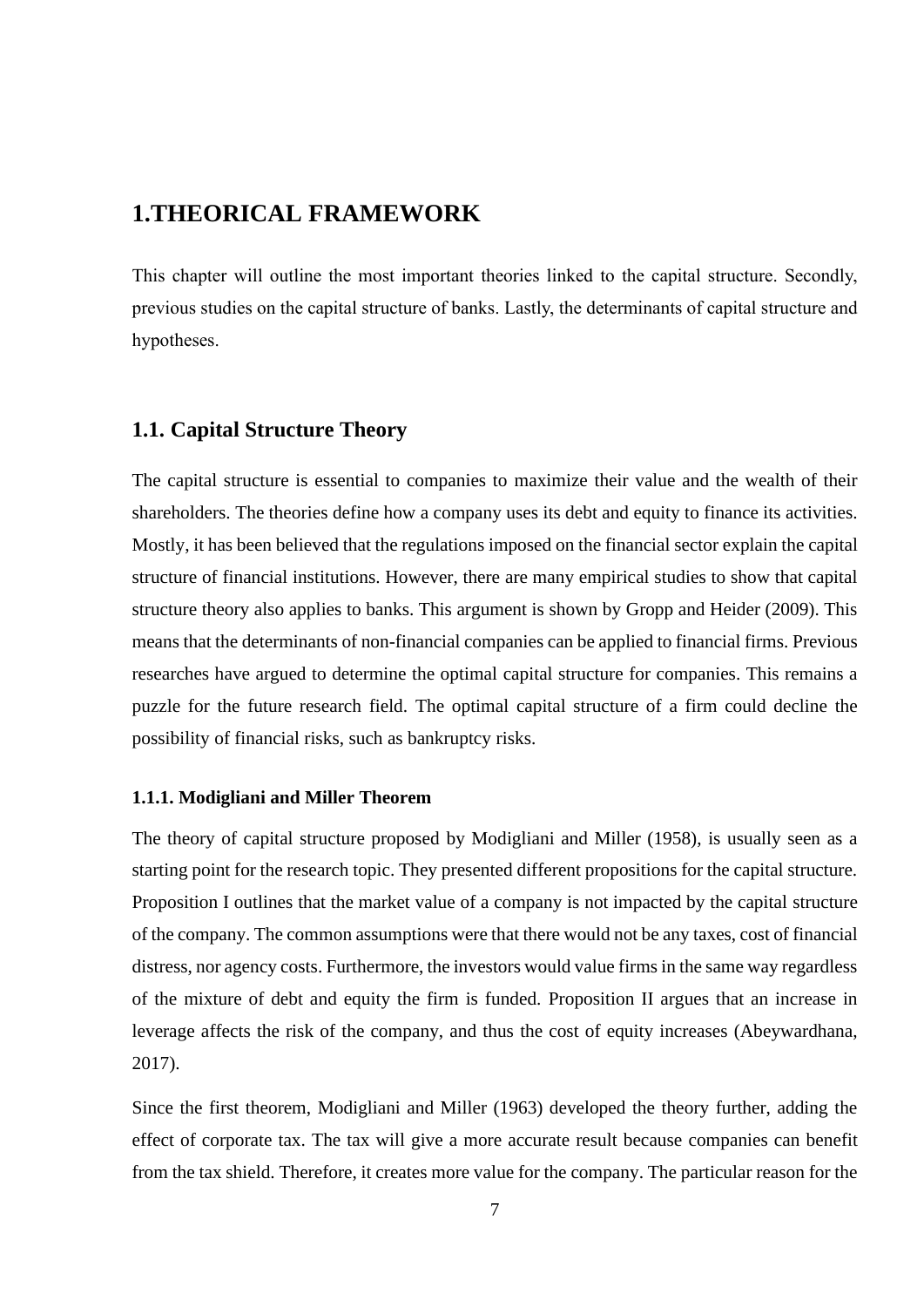tax shield, the cost of debt, will be lower. Moreover, it decreases the weighted average cost of capital (WACC).

The problem with this theory is that it expects companies to operate in perfect market conditions, but this is impossible in the actual environment. However, Modigliani and Miller theorem has influenced the development of other capital structure theories, for example, the static trade-off theory and the pecking order theory (Luigi and Sorin, 2009).

#### <span id="page-7-0"></span>**1.1.2. Trade-off Theory**

The trade-off theory evolved from the Modigliani-Miller theorem. Moreover, it further defines the choice of the capital structure. Furthermore, it takes into account the tax advantage of debt and bankruptcy penalties. The theory suggests the firms to find the right level of financial leverage. The balance should lie where the marginal benefits of leverage should be higher than financial distress costs. The theory was originally presented by Kraus and Litzenberger (1973). They argued that the taxation of corporate and bankruptcy penalties influences the leverage of the value of companies. Over the years, the trade-off theory has become more complex (Abel, 2017).

There is empirical evidence that the theory explains the capital structure of companies. Hackbarth et al. (2007) found the differences between vulnerable and powerful firms. It seems that weak companies mostly finance with bank debt, while strong companies mix with bank and market debt. Moreover, there were differences at the international level.

In some situations, the trade-off theory might not be practical. Abel (2017) outlined that a low tax rate cannot create enough marginal benefit of the tax shield. This demonstrates that the companies are taking advantage of the interest deductibility. Furthermore, they are only obtaining as much as without exposing themselves to the possibility of default. Additionally, an extremely high tax rate is not sufficient in theory. For this particular reason, the marginal benefit of the tax shield is not achieved. In this case, the firms are only borrowing as much as the leaders are able. Moreover, the trade-off theory will fail if the earnings before interest and tax (EBIT) are lower than the critical level. (Abel, 2017). Other issues considering the theory are, for instance, the lack of impact of information asymmetry (Abeywardhana, 2017). Furthermore, Myers (1984) found some issues of trade-off theory such as asymmetric information and agency problems.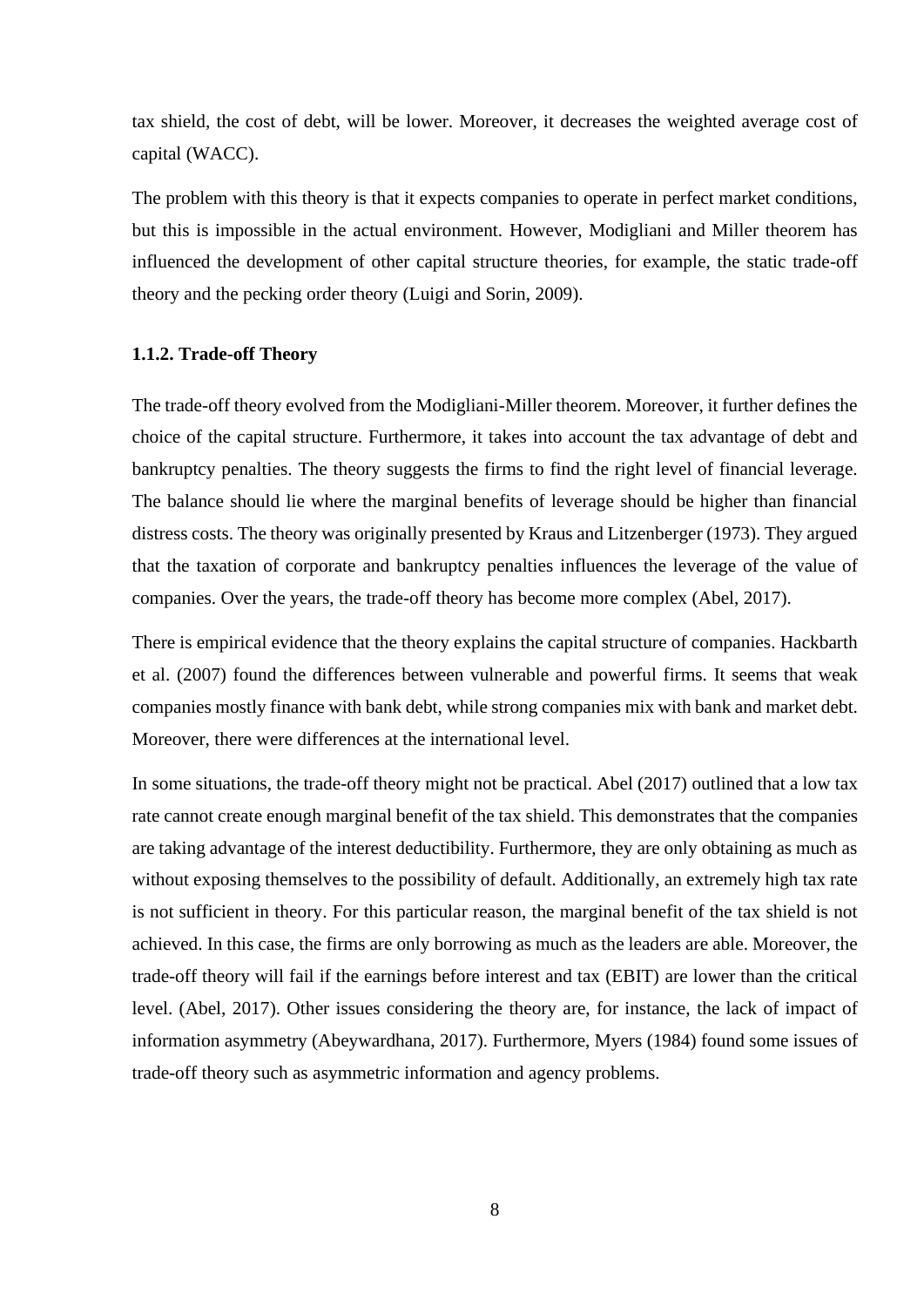#### <span id="page-8-0"></span>**1.1.3. Agency Cost**

The agency cost theory was presented by Jensen and Meckling (1976). The approach outlines the different interests and priorities between various parties in the company that could lead to conflicts. The previous capital structure theories have not taken into account the agency problems. The issues arise when there is a different interest between, for example, the shareholders and management or creditors. The theory has evolved from trade-off theory because it does not take into account the asymmetric information.

The first difference in interest between the shareholder and management is known as a principalagent problem. This matter rises when managers' decisions could maximize their welfare, forgetting the shareholders' interests. In some cases, the managers might play safe to guarantee their career and thus avoid high-risk decisions. These actions do not support shareholders' interests. The second issue between interests may arise between shareholders and creditors when investment and dividend decisions are relevant. Moreover, the problem is quite similar to managers versus shareholders, for example, the creditors prefer less risky arrangements. The shareholders prefer unsafe projects because those investments can lead to higher profits, while creditors like to play safe. For this particular reason, the creditors are following the interest and the ability of the company to survive.

Jensen and Mecking (1976) suggest that agency costs are similar to other expenses the companies face. The agency cost can be divided into three inputs: monitoring expenditure, residual loss, and bonding expenditures.

#### <span id="page-8-1"></span>**1.1.4. Pecking Order Theory**

The pecking order theory is a well-known theory besides the trade-off theory to explain the capital structure of companies. The main difference between these two theories is that the pecking order theory states the companies prefer internal funding over external (Luigi & Sorin, 2009). Moreover, it takes asymmetric information into account. The pecking order theory outlines that firms favor internal finance before issuing debt, and lastly distribute equity.

The pecking order theory was first proposed by Myers and Majluf (1984). The study presumes the management understands better the value of the company than investors. For this particular reason, the manager can make decisions that can signal "bad news" to potential investors because the management may have a piece of inside information. Additionally, the companies should prefer first the safe securities before riskier ones. In other words, using debt is better than that of equity.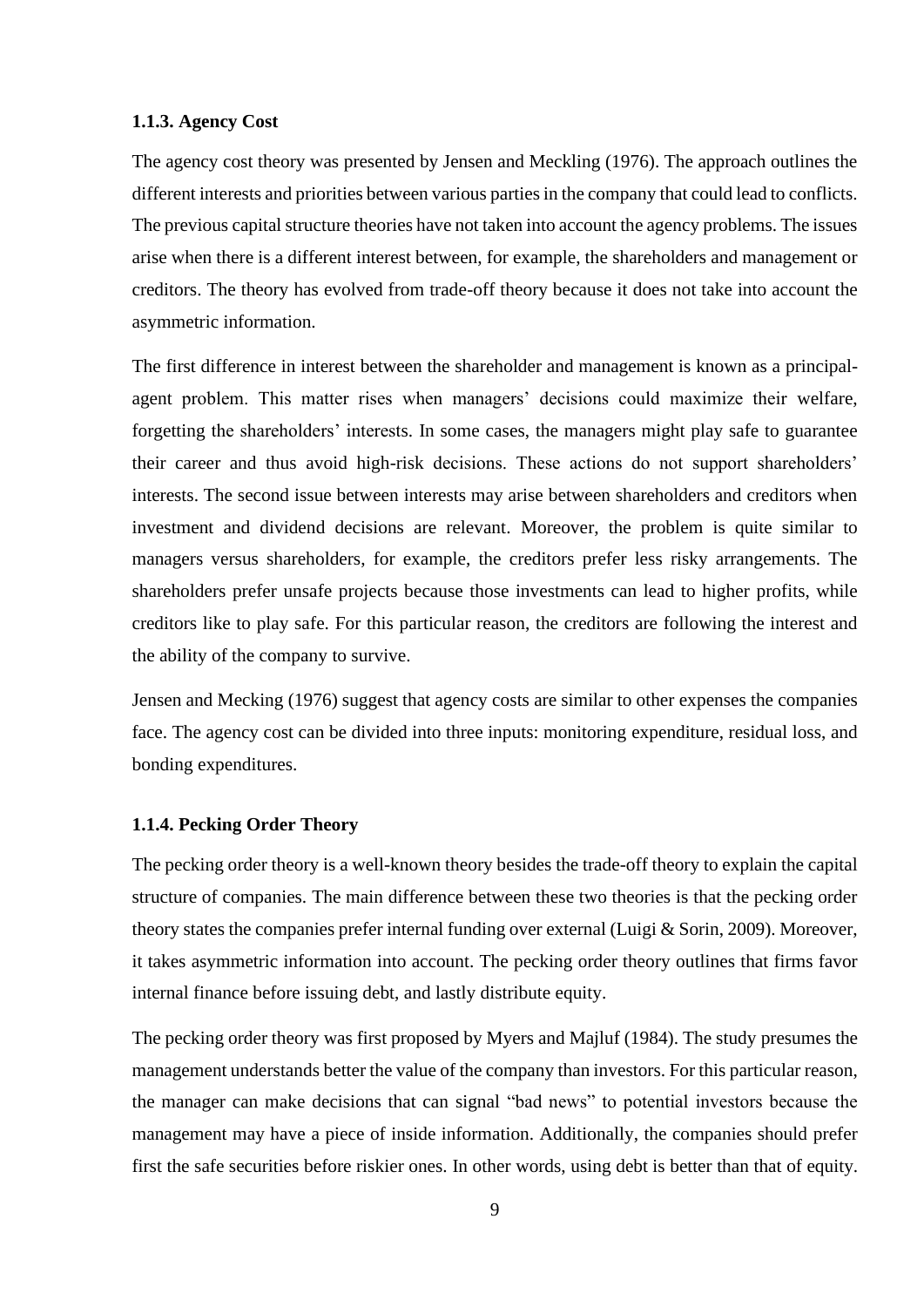According to Myers and Majluf (1984), the companies should obtain all projects which fulfill the requirement of a positive net present value (NPV). Nonetheless, the management has more information. Therefore, they might accept investments that have negative NPV.

According to Myers (1984), the pecking-order theory depends on the sticky dividends. However, this does not explain the reason for this. Moreover, it leaves problems with the timing of issuing the common equity. To reduce the cost of asymmetric information costs, the company needs to finance its investments with internal funds.

#### <span id="page-9-0"></span>**1.1.5. Market Timing Theory**

The market timing theory challenges the static tradeoff and pecking order theories. It focuses on the practice of how companies issue new stock when its price is recognized to be overvalued and then buy back the company's shares when there is undervaluation (Luigi  $&$  Sorin, 2009). There are two versions available to explain the theory.

The first version focuses on the economic agents, for example, shareholders and managers. It is assumed that firms distribute equity directly after a piece of positive information. This event leads to a decrease in the asymmetry problem between management and shareholders. Additionally, an increase in stock price. Therefore, the company creates its own timing opportunities. (Luigi  $\&$ Sorin, 2009)

According to Baker and Wurgler (2002), the second version will focus on perceptions of mispricing and illogical investors. They outlined that the management distributes shares when they assume its cost is illogically low. Moreover, they repurchases shares when its cost is assumed to be illogically high. The managers' misvaluation can influence variations of the market-to-book ratio. Furthermore, the theory does not need the market to be inefficient. Due to this particular reason, the managers do not predict perfect returns from stocks. Lastly, there is no optimal capital structure because of the fluctuations in the market valuations.

#### <span id="page-9-1"></span>**1.1.6. Capital Buffer View**

The banking sector is more regulated than the other fields across countries. Due to the regulations, the banks need to hold a capital buffer against the regulatory minimum capital requirement. The capital buffer can be seen as insurance. This action can lead to the violation of regulated minimum capital and causes a high cost of supervisory actions. Moreover, it could lead to the bank's closure. Raising financial assets can be costly related to insured deposits. (Stolz and Wedow, 2011).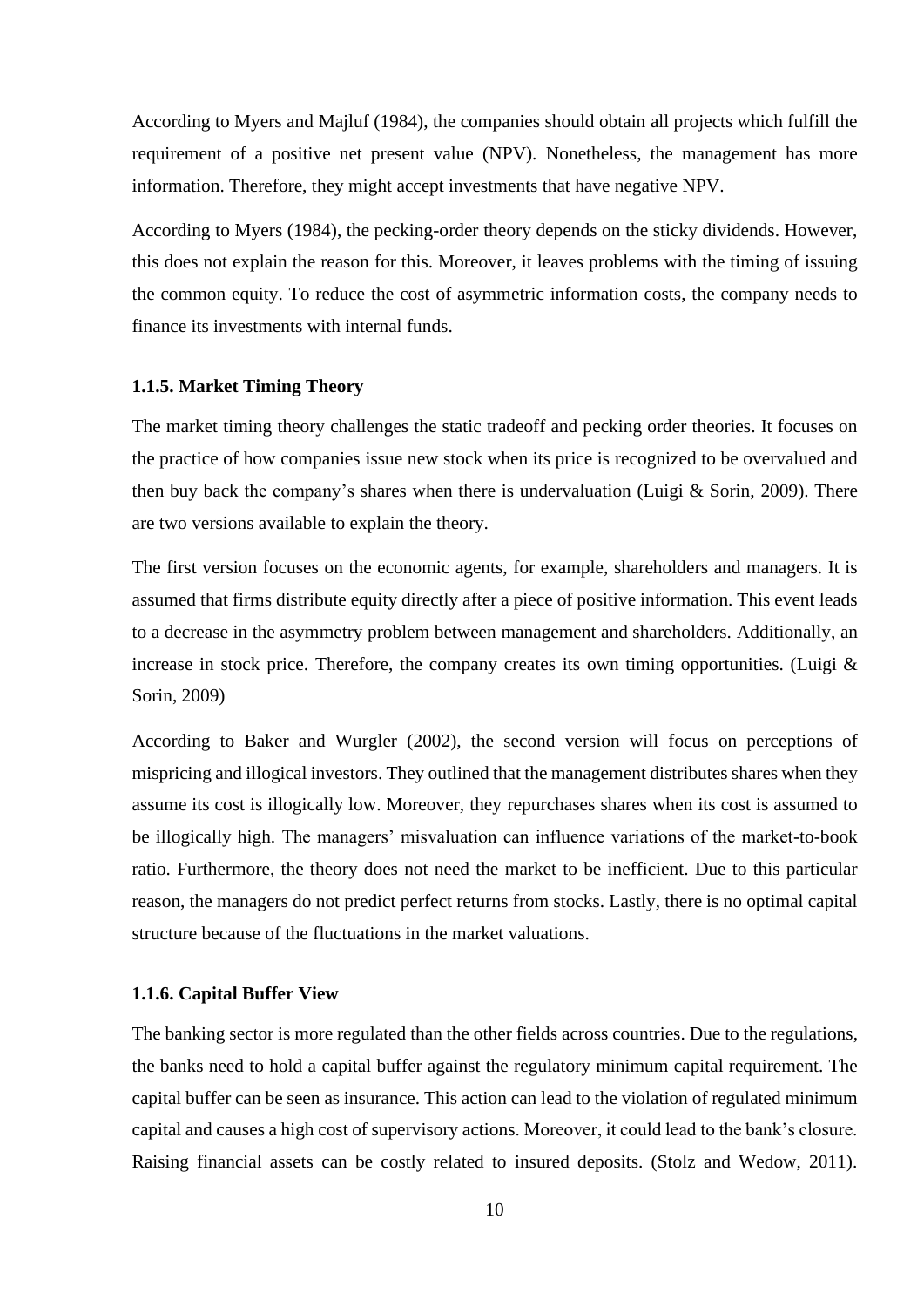According to Gropp and Heider (2009), the higher costs of distributing equity at short notice are less levered due to capital buffer. The capital buffer could impact on the capital structure of banks´.

#### <span id="page-10-0"></span>**1.2. Previous Researches**

The capital structure of a company has been widely researched since the first theories. Mostly the previous researches have focused on nonfinancial companies. Furthermore, the focus has been frequently at the international level with a limited focus on Nordic countries. However, there are few studies on the capital structure of banks. These researches have focused on developing countries, the U.S., and a few European countries.

One most important study to investigate the capital structure of banks was conducted by Gropp and Heider (2009). The study included the 200 largest publicly listed banks in the United States of America and 15 European Union countries between 1991 and 2004. They used the empirical literature on nonfinancial companies to illustrate the capital structure of banks. According to Gropp and Heider (2009), the buffer over the regulatory minimum does not explain the capital of banks. The buffers are the insurance against declining under the minimum capital requirement. Furthermore, they did not have any effect on deposit insurance coverage. The difference in capital structure between banks' and nonfinancial companies' is quite small in reality. Nearly all banks develop their capital structure in much the same way as companies do. However, when the bank capital starts to reach the regular minimum, the difference will be much higher.

Octavia and Brown (2010) investigated the determinants of the capital structure of banks in developing countries. The study was a further examination of Gropp and Heider (2009). They examined 56 publicly listed commercial banks from ten developing countries during 1996 and 2005. The findings illustrate the determinants of capital structure that can be used to explain the capital of the banks. Nevertheless, the findings do not support the buffer theory because of the mixed results.

The bank capital ratios can vary across industrial countries. Brewer III et al., (2008) researched 78 private banks headquartered in 12 developed countries during 1992 and 2005. The differences between capital ratios are explained by country characteristics and policies. Moreover, there were no relationships between bank variables and the leverages.

Hoque and Pour (2018) studied worldwide the capital structure of banks. The sample included 347 large global banks between 1998 and 2016 from 57 countries. Additionally, they found out that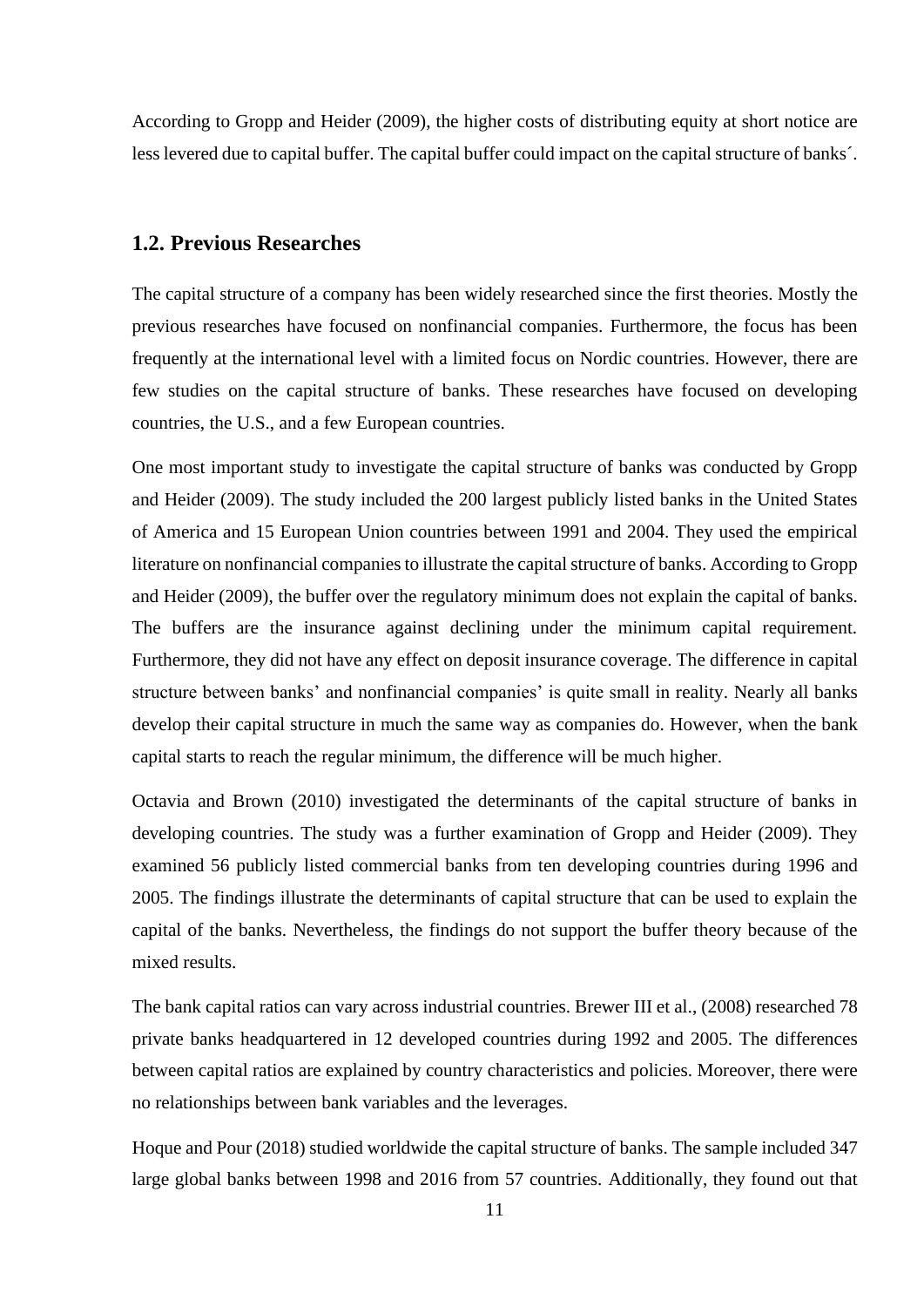the banks' structure is correlated with corporate capital structure theory and the buffer view. There were differences in capital structure between countries, for example, banks' leverage. This reason is mostly explained by the characteristics of locations, such as tax systems and corruption. The research strongly supports the capital structure can be applied to the capital structure of banks.

There have been many studies on the capital structure of banks focused on specific countries. Examples of these studies are Çağlayan and Sak (2010) on Turkish banks and Amidu (2007) on banks in Ghana.

### <span id="page-11-0"></span>**1.3. Determinants of capital structure**

Many factors are influencing the capital structure. This thesis uses five variables, which are the following; profitability, tangibility, size, growth, opportunities, and dividend. The variables are based on past empirical studies on the determinants of capital structure. Both determinants of the firm generally and on banks are taken into account in this research. There will be differences in how each variable is calculated with no change in effect. There have been hints of obvious relationships between the chosen variables and financial leverage.

Profitability has a major role when determining the capital structure. In the trade-off theory, the firms prefer taking more leverage due to the benefits from tax shield. This means more profitable companies have more financial leverage than less profitable companies. Moreover, the profitable firms have more leverage just in case of financial distress.

According to the pecking order theory, the profitable company uses internal funds before external funds. The internal financing increases when the company becomes more profitable. Therefore, the internal funds support the company's activities. Myers (2001) outlines target debt ratios lower for profitable companies because their borrow is less due to sufficient internal funding. At the same time, less profitable companies are more committed to external funds and thus consequently acquiring debt. Therefore, there is a negative relationship between profitability and financial leverage.

There are studies to show that there is a negative relationship between leverage and profitability. Abel (2017) investigated the profitability in trade-off theory. The study proposes that the increase in profitability leads to a decrease in the leverage ratio. This illustrates the leverage is negatively related to profitability if the trade-off theory is operative. Besides, Gropp and Heider (2009) found larger banks tend to have less profit while more leverage.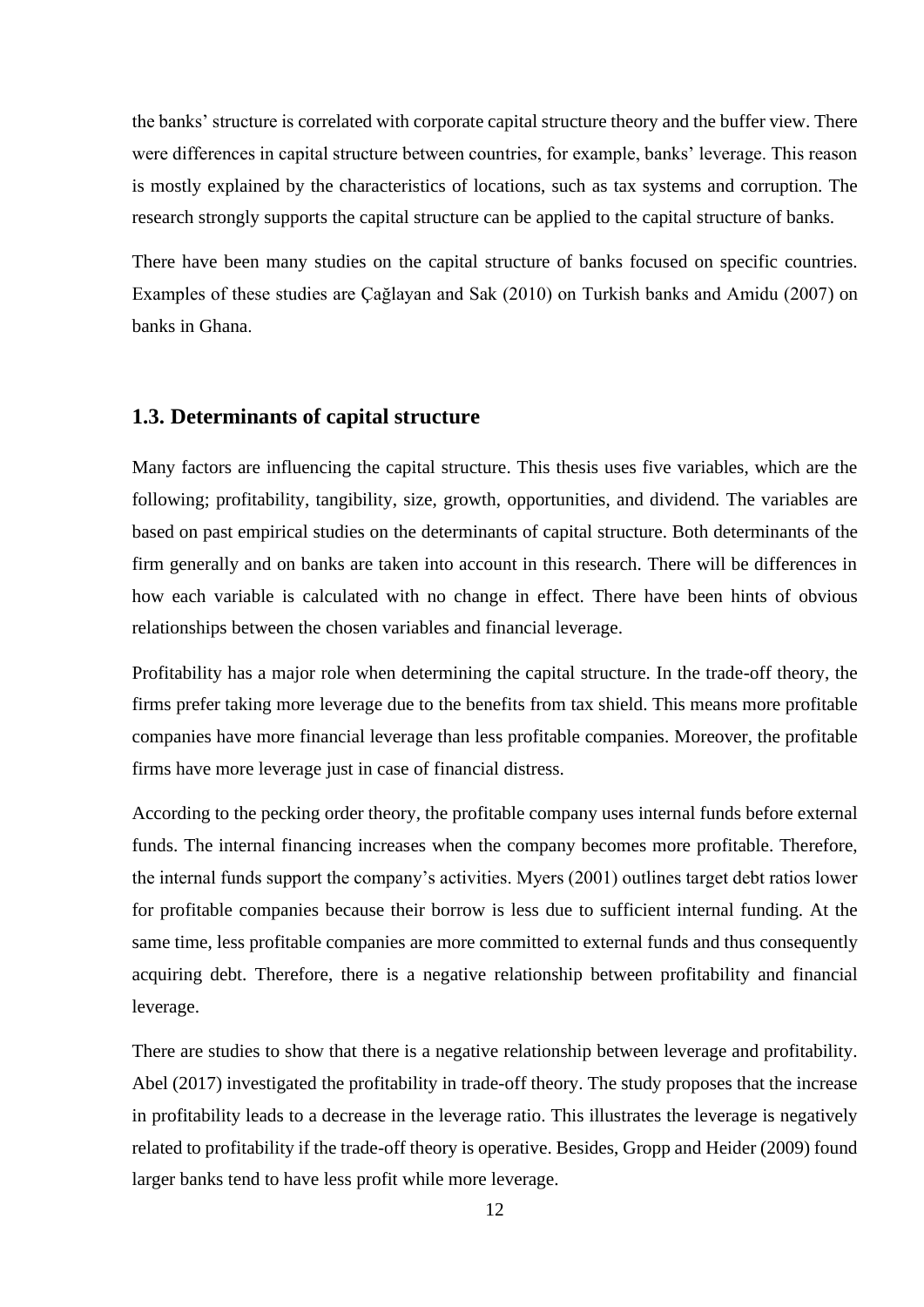H1: The profitability has a negative effect on financial leverage.

Collateral is defined by an asset that secures a loan, for example, a house to secure mortgage loans. According to the trade-off theory, collateral assets support in reducing the financial distress cost and agency cost of leverage. Therefore, collaterals increase the financial leverage. Titman and Wessels (1988) determine that higher collateral value leads to higher debt levels.

The pecking order theory explains the relationship between financial leverage and collateral as negative. The previous studies on the capital structure of banks have different results. For example, Gropp and Heider (2009) outlined that banks that have less collateral also have less leverage. Several studies show the relationships as insignificant, for example, Octavia and Brown (2010) and Hoque and Pour (2018). Nguyen and Kayani (2013) found a significant negative relationship between profitability and leverage.

H2: The collateral has a negative effect on financial leverage.

According to capital structure theory, size determines the capital structure. The trade-off theory outlines that larger companies have smaller bankruptcy costs and they are more stable to handle debt. Various studies are showing a positive relationship between leverage and size, for example, Titman & Wessels (1988). They argued that larger companies have better borrowing capacities. Therefore, the firms have higher debt levels relative to book values. Similar relationships have been found by Gropp and Heider (2009) and Octavia and Brown (2010).

However, there can also be a negative relationship between size and leverage. The larger companies handle better informational asymmetries. Therefore, the cost of asymmetric information is lower and thus has less leverage. (Rajan and Zingales, 1995)

H3: The size has a positive effect on financial leverage.

There are different ways to calculate growth opportunities. For example, the percentage change of assets or income in a given period. Besides, the market-to-book ratio has been quite variable to calculate the growth. This thesis will use a percentage change of assets to calculate the growth opportunities. Due to a particular reason, the market for books has moved aside because it is heavily influenced by the stock market.

According to the pecking order theory, companies borrow more when internal funds are insufficient to fulfill the need for investment (Abeywardhana, 2017). Myers (2001) stated the companies which are more profitable and better growth opportunities would handle less debt.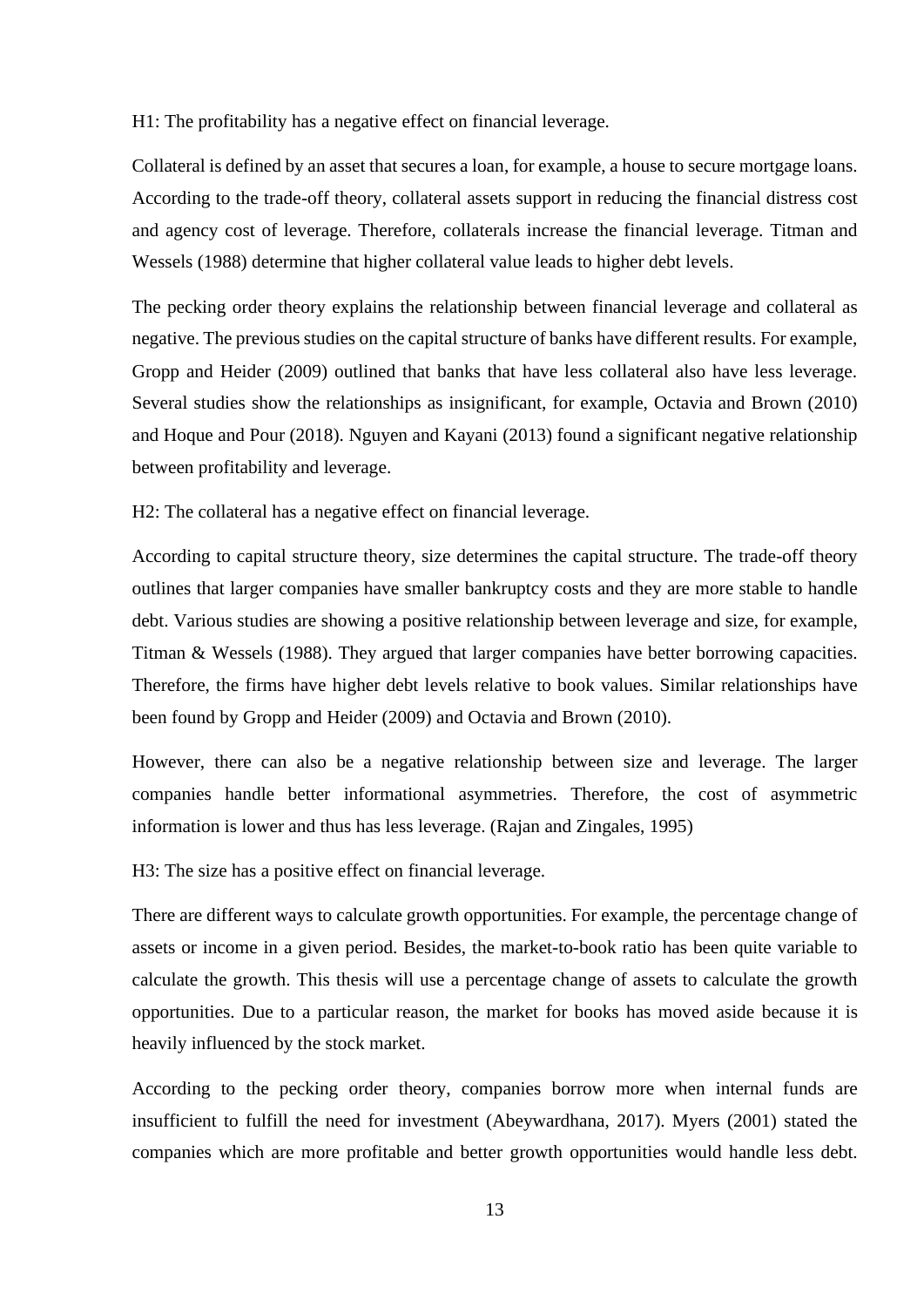Furthermore, the profits are retained to avoid future external funding if there are no investment opportunities.

The trade-off theory outlines a negative correlation between growth opportunities and financial leverage. This means that the companies which have greater growth opportunities can have lowerlevel debt and thus better investment opportunities. However, flexible investment opportunities can increase asymmetric information between management and shareholders. Therefore, the agency costs are likely higher for growing firms (Titman and Wessels, 1988).

According to the marketing timing theory, there is a negative relationship between growth and leverage (Baker and Wurgler, 2002). They found out low leverage companies raise funds when market valuations are high, while high leverage companies raise funds when market valuations are low.

The previous studies on the capital structure of banks show different results. Gropp and Heider (2009) show a negative relationship, while Octavia and Brown (2010) had a mixed relationship. Çağlayan and Sak (2010) indicate a positive relationship.

H4: The growth opportunities have a negative effect on financial leverage.

Companies that pay dividends have a lower level of leverage than companies that do not pay (Frank and Goyal, 2009). According to the pecking order theory, the companies issue more equity due to the lack of information asymmetry in the equity market. Therefore, there is a negative correlation between dividends and leverage.

Gropp and Heider (2009) argued that the dividend-paying banks issue more equity because they know their market better. Moreover, the banks are less levered if the cost of equity is high. Furthermore, they agreed with the negative correlation between dividend and leverage. However, the banks which pay dividends have higher leverage because they expect less costly equity (Hoque and Pour, 2018).

H5: The dividends have a negative effect on financial leverage.

To summarize this thesis' hypotheses, Table 1 summarizes the relationships between determinants and theory.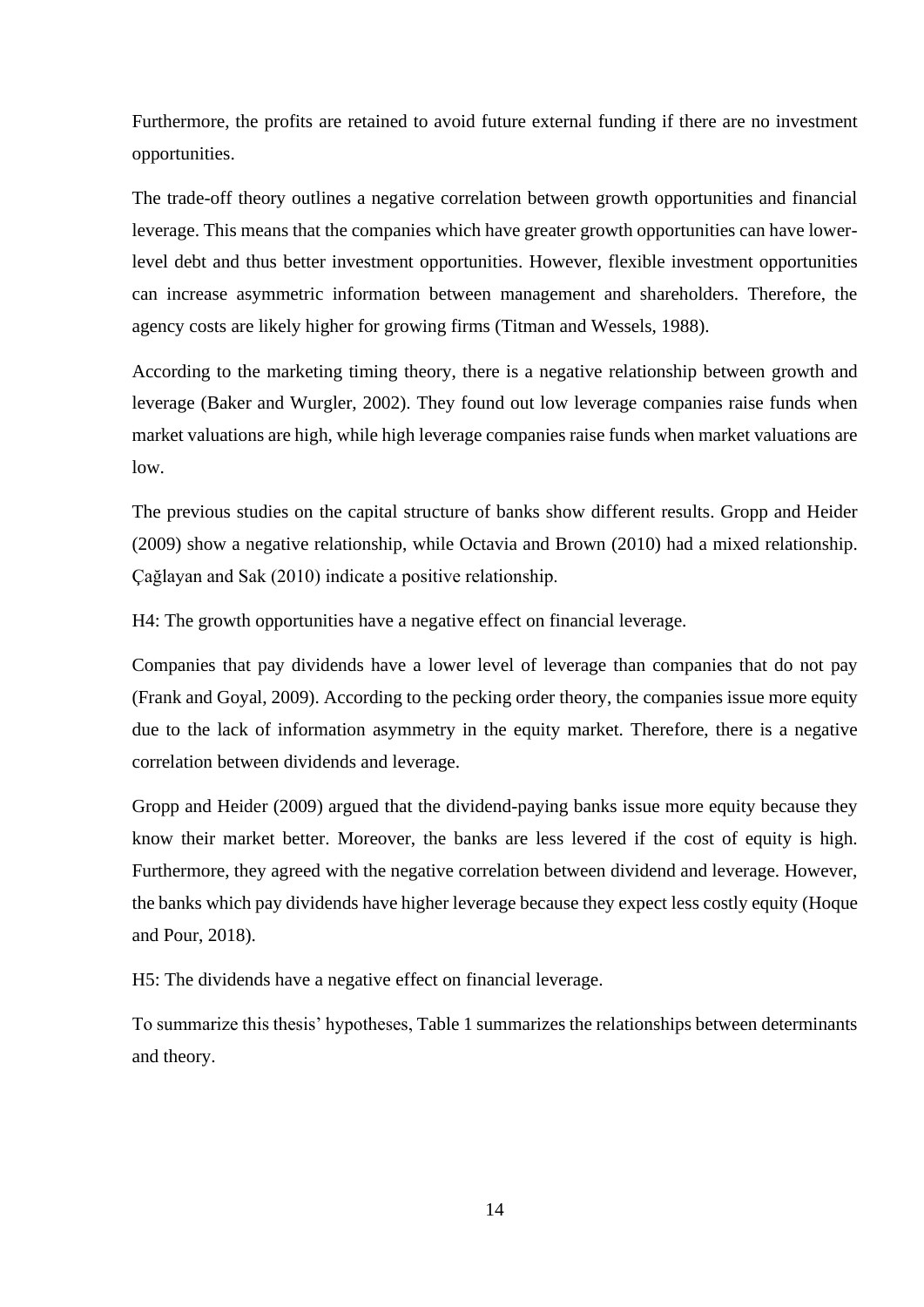|               | Theory |           |               |                             |  |  |
|---------------|--------|-----------|---------------|-----------------------------|--|--|
| Variable      | Agency | Trade-off | Pecking order | Market timing   Buffer view |  |  |
|               | theory | theory    | theory        | theory                      |  |  |
| Profitability |        |           |               |                             |  |  |
| Collateral    |        |           |               |                             |  |  |
| Size          |        |           |               |                             |  |  |
| Growth        |        |           |               |                             |  |  |
| Dividends     |        |           |               |                             |  |  |

Table 1. The expected effects according to capital structure theory

Source: Compiled by the author

(+) illustrates a positive relationship, while (-) is a negative relationship. The buffer view variations are based on the study by Hoque and Pour (2018). As seen in Table 1, the trade-off theory and the pecking order theory are popular theories to explain the correlation from corporate view.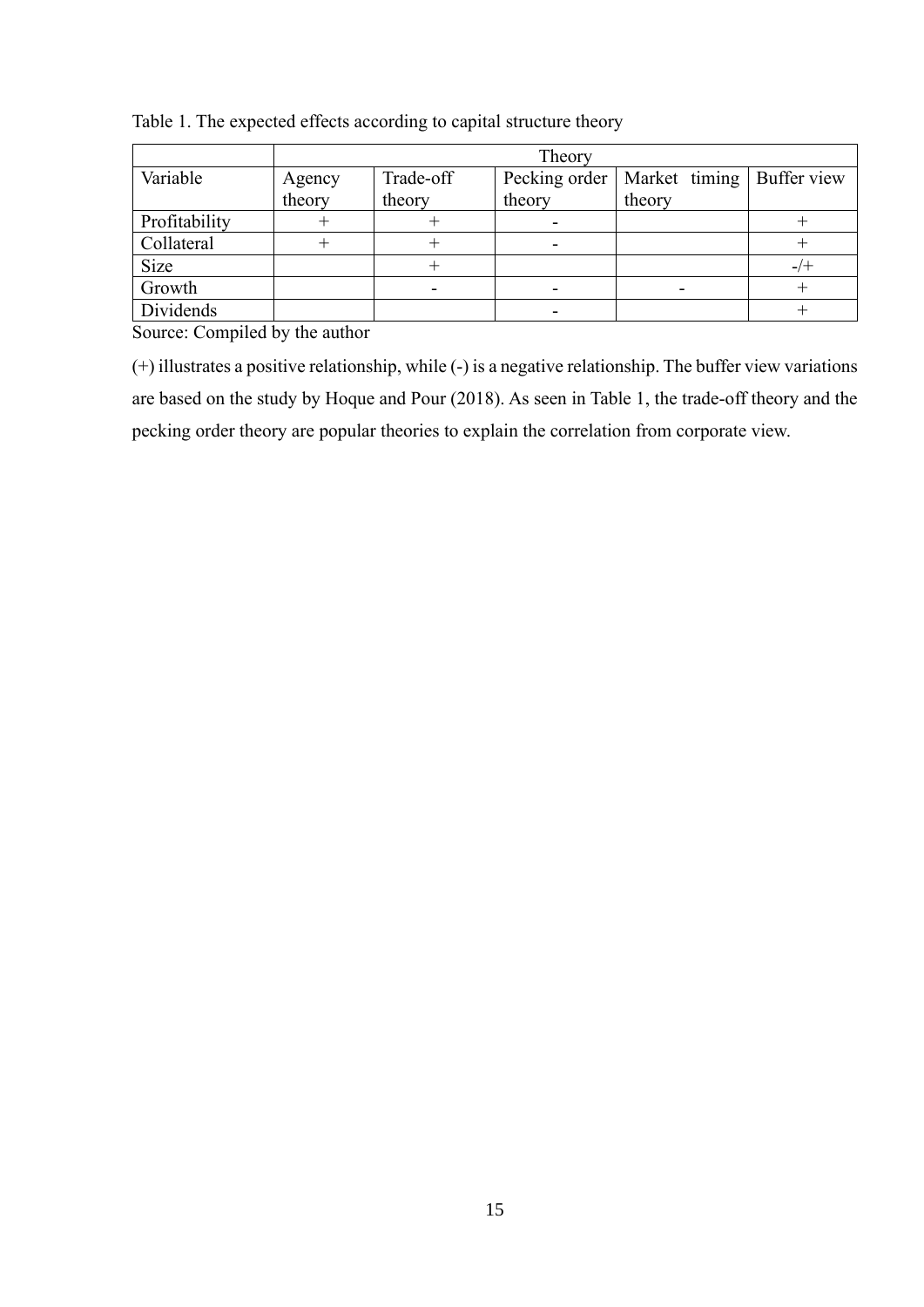# <span id="page-15-0"></span>**2. DATA AND METHODOLOGY**

This chapter includes the samples and research mythology used in this thesis. Firstly, present the chosen sample, and then the dependent and intedependent variables. Secondly, summary of the data and lastly, the regression method for this thesis.

### <span id="page-15-1"></span>**2.1. Sample Selection**

The empirical part of this thesis will be done by working with panel data. This data was gathered from different time points of companies. Furthermore, this thesis includes five determinants of capital structure and one variable to measure financial leverage. The period for the study is the years 2006-2019. This time frame can give the full economic cycle and regression phases because it includes the financial crisis in 2008.

The geographical area focus is in the Nordic countries; Denmark, Finland, Norway, and Sweden. Iceland was removed from the study because of a lack of sufficient information. Furthermore, all the biggest Icelandic banks collapsed in 2008 due to the financial crisis. The Nordic countries share a lot together, for instance, history and social structure. Besides, before the financial crisis in 2008, Finland, Norway, and Sweden faced several financial crises in the 1900s. According to Berglund and Mäkinen (2019), the Nordic banks outperformed during 2008 and thus learned from previous crises.

The data was gathered from banks in the Nordic states. In total, 55 banks were chosen. The original number was 101. Due to a lack of data and information, the sample size was reduced to 55 banks. The sample includes both publicly listed and private companies. In addition, most of the companies are located in Norway. Therefore, the companies were randomly chosen from Norway. At the same time, the same actions were taken on choosing the banks from other Nordic countries. The number of banks are represented below. The sample includes different banks operating various fields, for example, commercial, savings, investment, and mortgage. Major financial companies are located in Norway (17 banks), Denmark (16), and Sweden (16). The smallest number of banks located in Finland (6).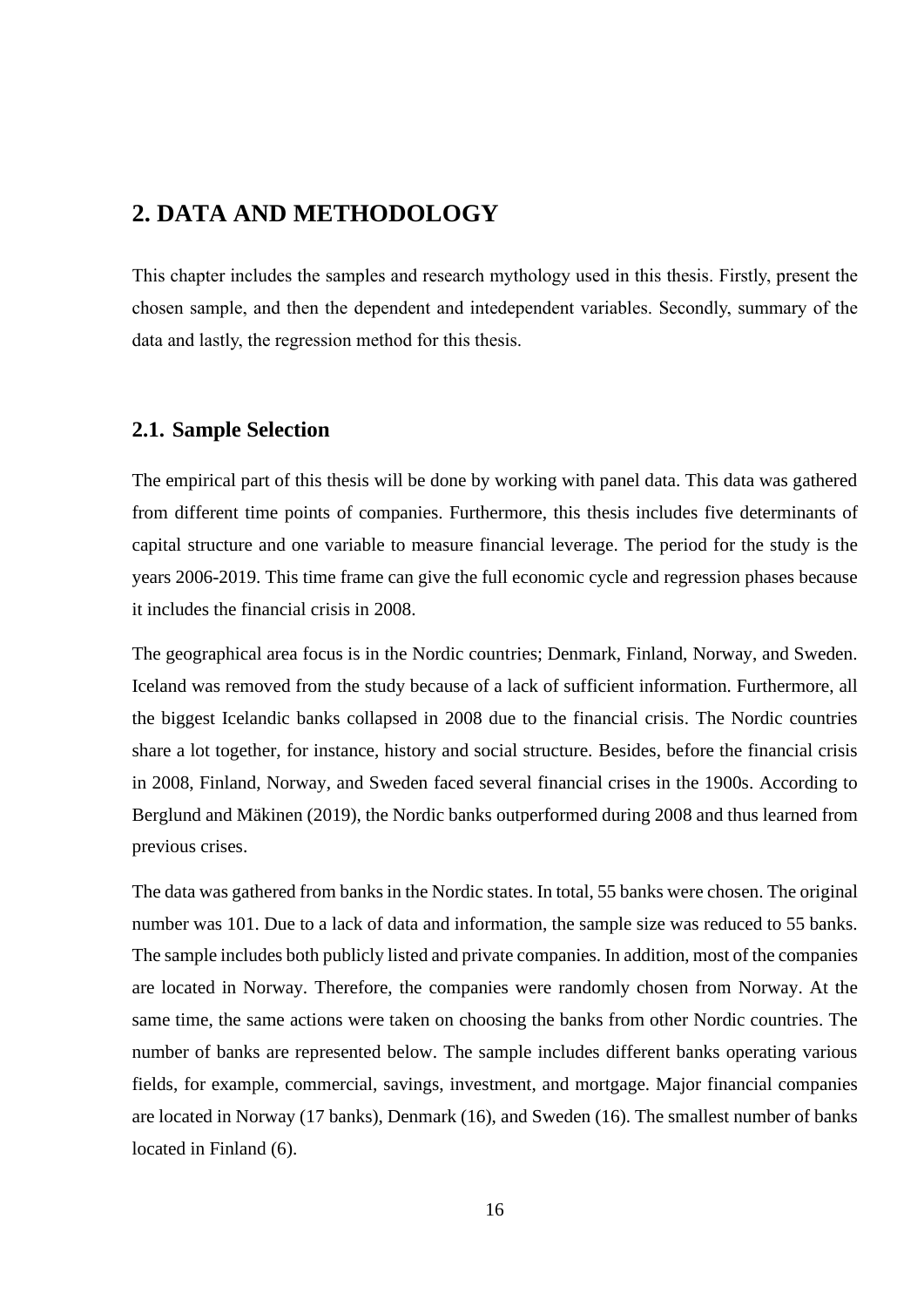The data was gathered by using Moody's Analytics BankFocus database. The BankFocus gathers banking data from Bureau van Dijk and Moody's Investors Service. The financial ratios are calculated from the financial statements, especially the income statement and balance sheet.

#### <span id="page-16-0"></span>**2.2.Measurement of Variables**

In this thesis, all measurement determinants are formed from previous studies. Calculating the financial ratios is various between different research, and thus there may be changes in the formulas, etc. Furthermore, the lack of information can also influence these formulas.

#### <span id="page-16-1"></span>**2.2.1. Dependent Variable**

The dependent variable for this thesis is the financial leverage. This is calculated by the total liabilities divided by the sum total shareholders' equity and total liabilities. Other popular methods are, for example, book and market leverages.

$$
LEVERAGE (LEV) = \frac{Total\ liabilities}{Total\ shear\ holder's equity+Total\ liabilities}
$$
 (1)

#### <span id="page-16-2"></span>**2.2.2. Independent Variables**

There are many ways to calculate the profitability. In this case, the profitability is measured by earnings before interest and tax (EBIT) divided by total assets.

$$
PROFITABILITY (PROF) = \frac{EBIT}{Total Assets}
$$
 (2)

The collateral is calculated by total securities, treasury bills, other bills, bonds, cash, and dues from banks, land and buildings, and other tangible assets divided by the book value of assets. The formula is similar to the study by Gropp and Heider (2009).

\n
$$
Total securities+measure \, \textit{bills}
$$
\n
$$
+other \, \textit{bills}+ bonds + cash \, \textit{and due from banks} + land \, \textit{and buildings}
$$
\n
$$
COLLATERAL (COLL) = \frac{\text{and other tangle assets}}{\text{Book value of assets}}
$$
\n
$$
(3)
$$

The size of the bank is determined by the natural logarithm of total assets.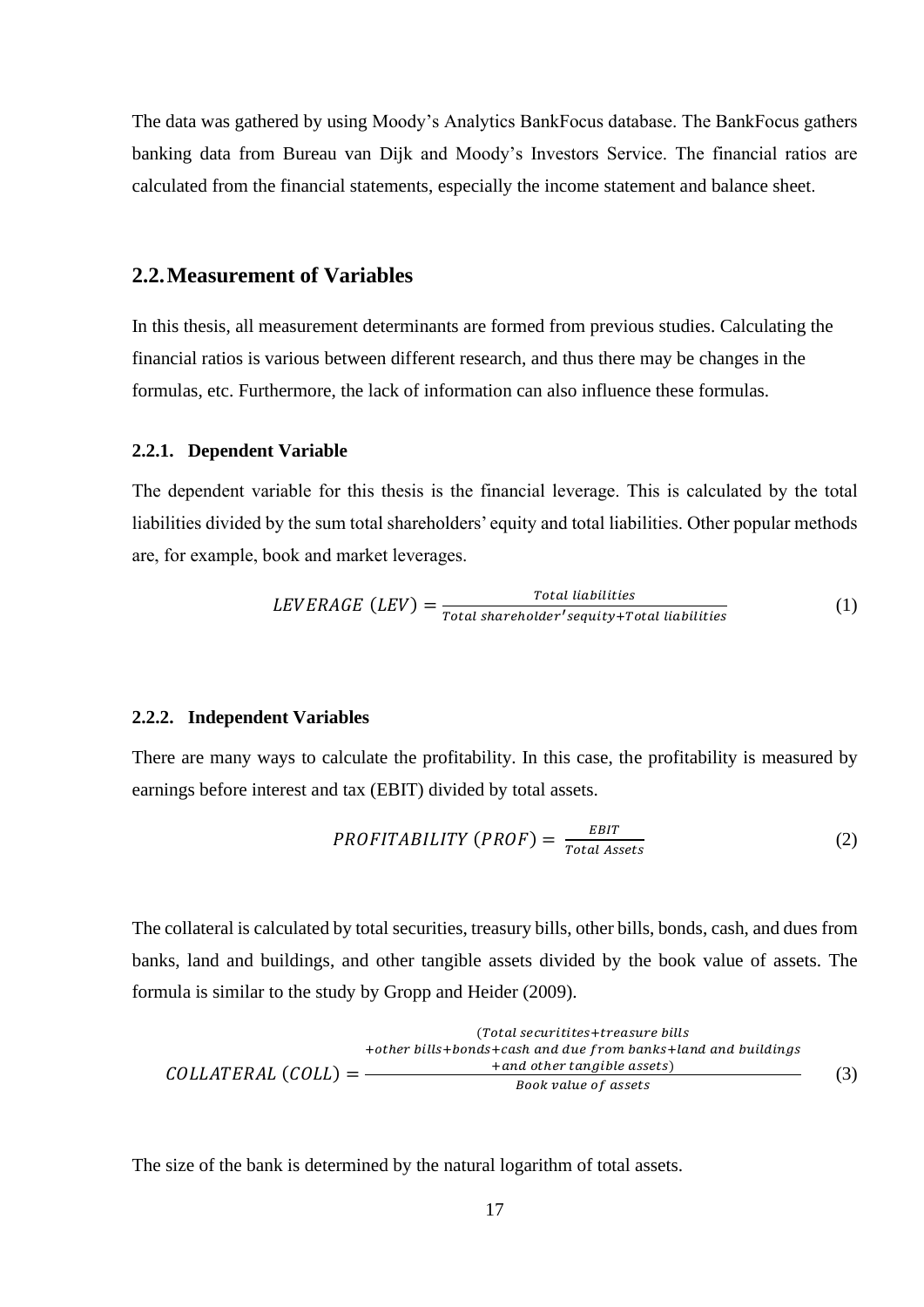$$
SIZE (SIZE) = ln (Total Assets)
$$
\n(4)

The growth opportunities are measured by a percentage change in total assets.

$$
GROWTH (GROWTH) = % change in Total Assets
$$
\n
$$
(5)
$$

The last independent variable in this thesis is the dividend. Furthermore, this variable plays as a dummy variable. The determinant will be one if a bank pays a dividend in a given year.

DIVIDEND  $(DIV) = 1$  if a bank pays a dividend in a given year  $(6)$ 

### <span id="page-17-0"></span>**2.3. Descriptive Statistics**

| Variable | Min       | 1st Q.    | Median  | Mean    | 3rd Q.  | Max     | S.D.    |
|----------|-----------|-----------|---------|---------|---------|---------|---------|
| lev      | 0.1972    | 0.9204    | 0.9439  | 0.9331  | 0.958   |         | 0.05121 |
| prof     | $-0.1567$ | 0.00317   | 0.00637 | 0.02288 | 0.00982 | 0.93468 | 0.1234  |
| coll     | 0.00374   | 0.16392   | 0.2969  | 0.34519 | 0.47607 |         | 0.23307 |
| size     | 12.93     | 15.77     | 17.11   | 17.17   | 18.7    | 20.39   | 1.68539 |
| growth   | $-0.8353$ | $-0.0075$ | 0.04474 | 0.14293 | 0.11831 | 24.0503 | 1.17466 |
| div      | 0         | 0         |         | 0.5007  |         |         | 0.50035 |

Table 2.1. Descriptive statistics for the data

Source: author's calculation

Table 2.1. Summarize the data gathered for this thesis. This is illustrated by the minimum (min), 1<sup>st</sup> quartile (1<sup>st</sup> Q), median, mean, 3<sup>rd</sup> quartile (3<sup>rd</sup> Q), the maximum (max), and standard deviation (S.D.). The descriptive statistics demonstrate how the data is distributed and thus gives a better understanding of the dataset. Nguyen and Kayani (2013) got the same results on the leverage of banks in developed countries in Asia. The mean profitability across banks in the Nordic is quite small, around 2.3%. Furthermore, 75% of the banks´ profitability was less than 1%. Similar results are also presented by, for instance, Hoque and Pour (2018). They investigated banks in 57 different countries. The collateral values are quite close to developed countries in Asia according to the study by Nguyen and Kayani (2013). In Table 2.1. the half of the banks paid dividends during 2006-2019. According to Hoque and Pour (2018) banks hold capital more than the level of minimum regulatory. Therefore, the high mean of the 0.9331 could be explained by the Basel regulations.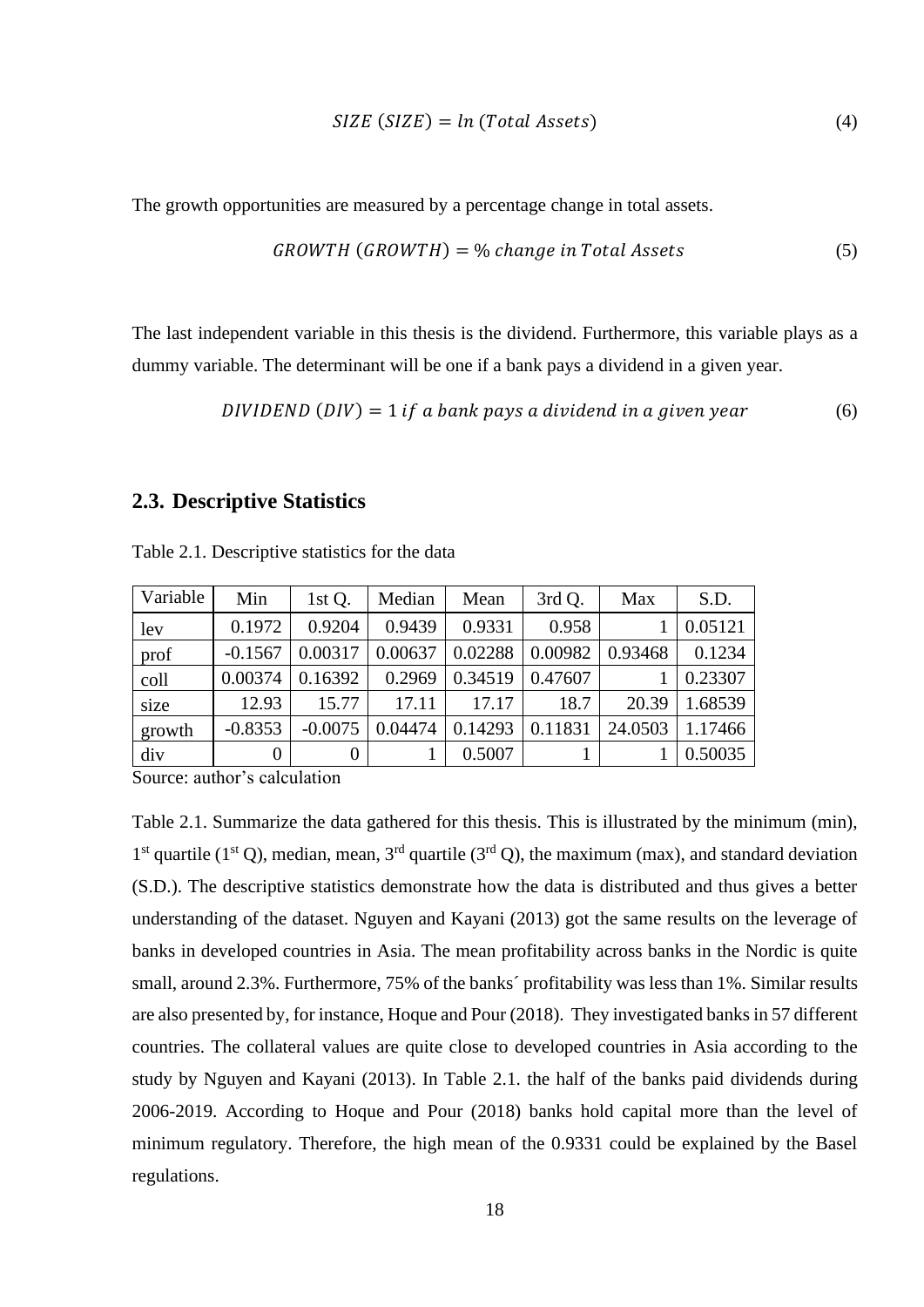| Variable                     | lev       | prof                    | coll                                                                    | size                                      | growth | div |
|------------------------------|-----------|-------------------------|-------------------------------------------------------------------------|-------------------------------------------|--------|-----|
| lev                          |           |                         |                                                                         |                                           |        |     |
| prof                         | $-0.0538$ |                         |                                                                         |                                           |        |     |
| coll                         | $-0.0879$ | 0.01254                 |                                                                         |                                           |        |     |
| size                         |           | 0.46307 0.09927 0.05718 |                                                                         |                                           |        |     |
| growth                       |           |                         | $\begin{array}{cccc} 0.05295 & -0.0079 & -0.0785 & -0.0733 \end{array}$ |                                           |        |     |
| div                          |           |                         |                                                                         | 0.01057  0.1527  0.0047  0.07974  -0.0568 |        |     |
| Source: author's calculation |           |                         |                                                                         |                                           |        |     |

Table 2.2. Correlation coefficient matrix

Table 2.2. present the correlation coefficient matrix between the dependent variable, which is leverage (lev) and independent variables, such as profitability (prof), collateral (coll), size, growth, and dividend (div). The table coefficient matrix aims to present the correlation between the determinants of the capital structure of banks. The high correlation among the determinants can later affect the results of the regression analysis. According to the above, Table 2.2., the correlations among determinants are quite small, less than 1%. However, the highest correlation between independent variables is between the dividend and profitability. The value for this is 0.1527 which illustrates a weak coefficient. This result illustrates that one of the variables could be determined by another independent variable. This is also known as endogeneity issue. The highest correlation can see between dividend and profitability. Moreover, the correlation coefficient between size and leverage is high at around 46%. Overall, the coefficient matrix illustrates that the influence between the independent variables is quite small and the risk of endogeneity issue is quite small in the end.

|        | <b>DK</b> | FI      | N <sub>O</sub> | <b>SE</b> |
|--------|-----------|---------|----------------|-----------|
| lev    | 0.9322    | 0.9188  | 0.9212         | 0.9519    |
| prof   | 0.00497   | 0.16023 | 0.00748        | 0.00564   |
| coll   | 0.4186    | 0.43524 | 0.22993        | 0.36047   |
| size   | 17.41     | 17.66   | 16.35          | 17.6      |
| growth | 0.06493   | 0.16879 | 0.27464        | 0.07128   |
| div    | 0.274     | 0.6795  | 0.6244         | 0.5288    |

Table 2.3. The mean values of each variable across the Nordic countries during 2006-2019.

Source: author's calculation

The above Table 2.3. summarize the mean values for the dependent variable and independent variable for each Nordic county. The most similarities between the countries are located in the leverage and size. The largest changes are in the values of the dividend and profitability. The most profitable companies are located in Finland. The ratio is almost 2%, while in the other Nordic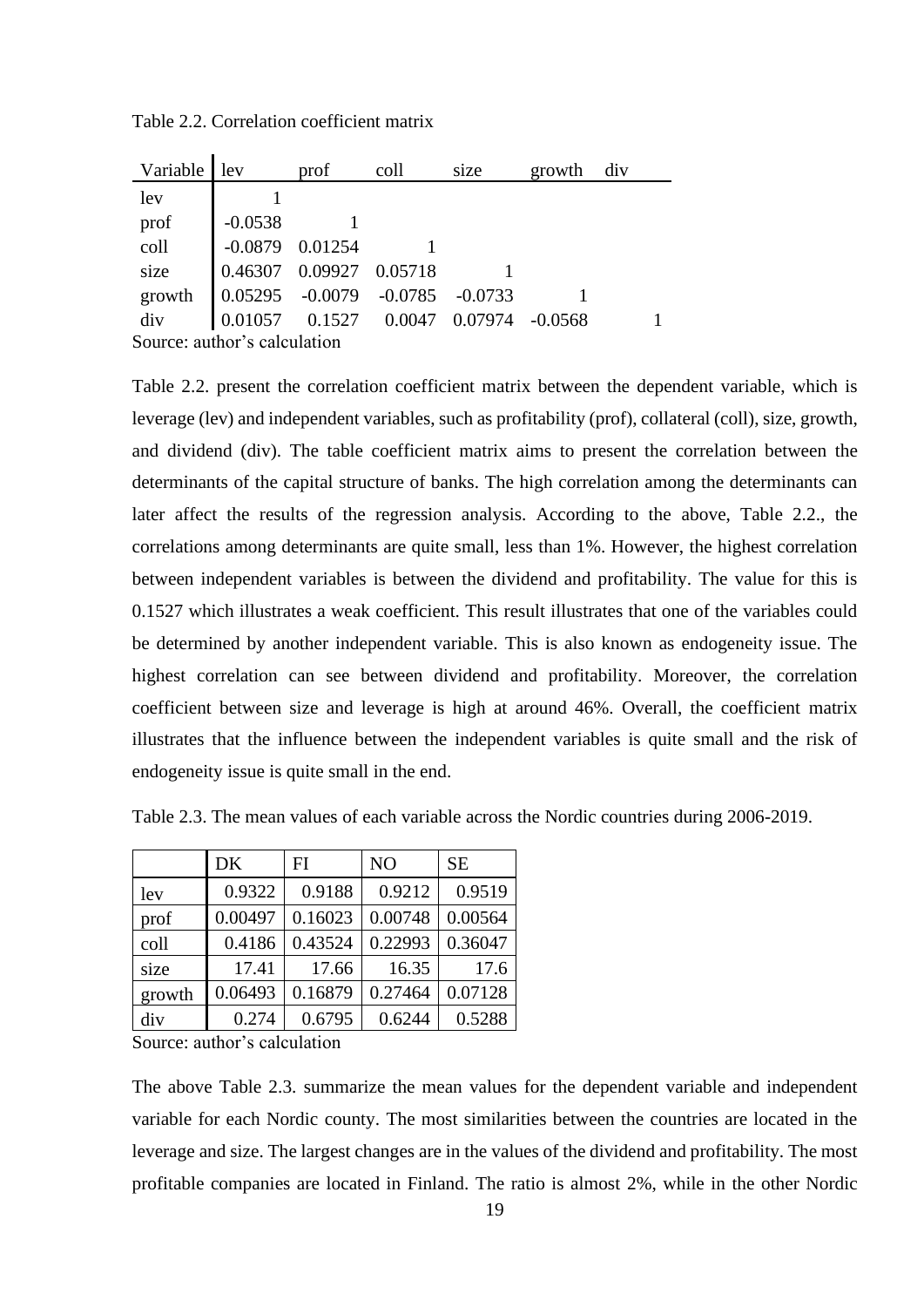countries, the profitability is less than 1%. According to Table 2.3., the banks in Denmark and Finland have more collateral than in Norway and Sweden. The collateral in Norway is almost half of the value of collateral in Finland. The value in Norway is 0.23 while 0.44 in Finland. The banks in Norway have had a larger growth rate among the Nordic countries. The growth rate for Norway is 27%, the smallest growth has been in Denmark, which is only 6%. Less than 30% of banks paid dividends in Denmark. This can be seen as a small value because in the other Nordic countries the values for those countries are more than 50%. Most dividend paid banks are operating in Finland. The dividend ratio is almost 70% from 2006 to 2009.

### <span id="page-19-0"></span>**2.4.Research methodology**

Already mentioned, this thesis uses panel data analysis as the main research method for the empirical part of the thesis. The data includes the financial information from the various banks from different years. Therefore, the data of this thesis consists of both cross-sectional and timeseries inputs. Two popular panel data methods, also known as regression models, are the fixed effect model and random effect model. Other models in the panel data are the pooled model. However, the method is quite the same as the simple regression model and rejects the time information (Sheytanova, 2015). Therefore, the pooled model will not use aside from the fixed effect and random effect models. Lastly, the Hausman test will determine which one of the panel analysis methods will be used in the research.

The first regression model which the author uses is the fixed effect model. The formula applied in the fixed effect model is:

$$
y_{it} = \alpha_i + \beta_1 x_{it} + \beta_2 x_{it} + \ldots + \beta_n x_{it} + \varepsilon
$$
\nwhere

\n
$$
y =
$$
 dependent variable (leverage),\n
$$
\alpha =
$$
 company specific variable,\n
$$
\beta =
$$
 coefficient,\n
$$
x =
$$
 independent variable,\n
$$
\varepsilon =
$$
error term.\nThe second formula in this thesis is the random effect model. The following formula is used: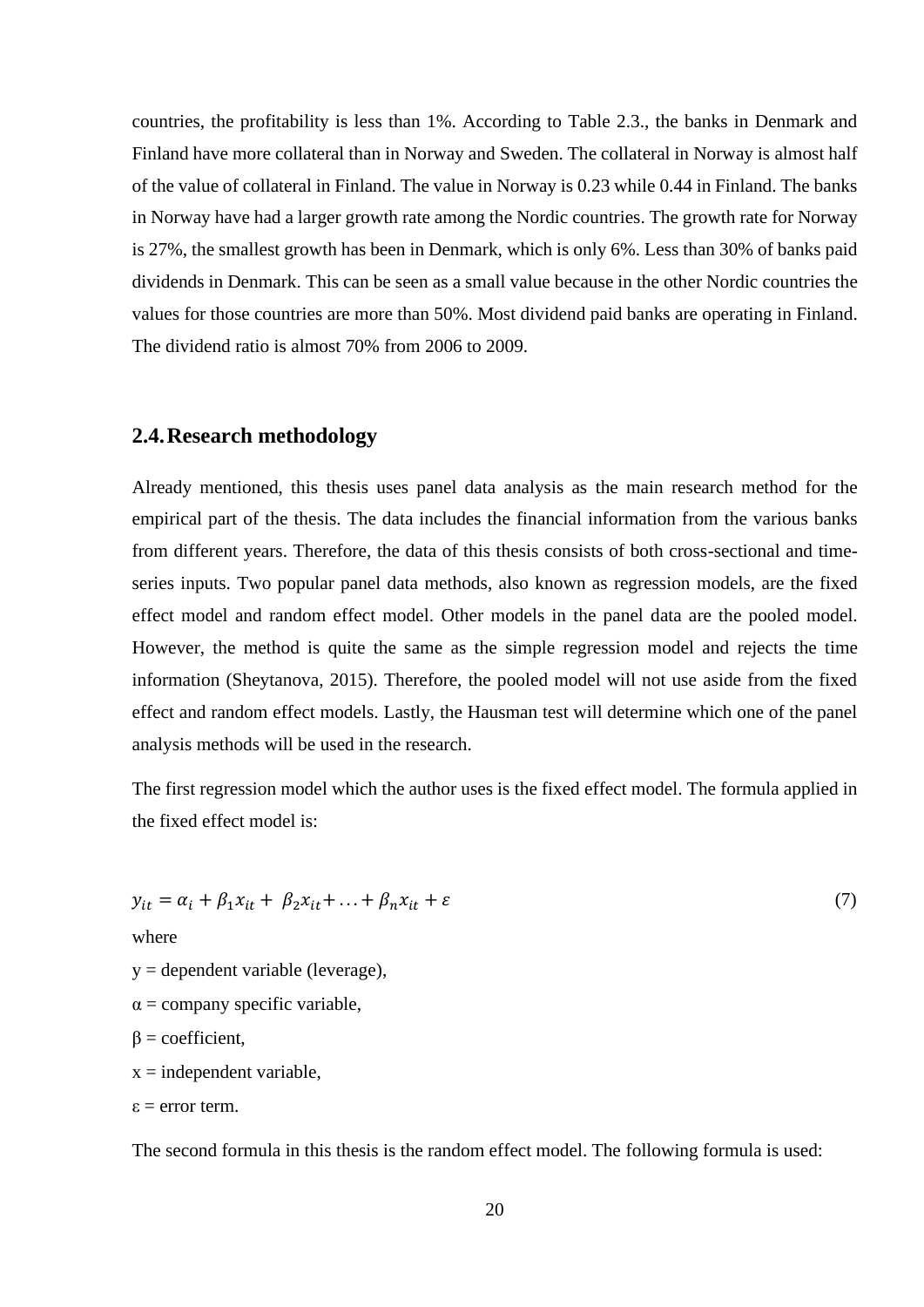$$
y_{it} = (\alpha_i + v_1) + \beta_1 x_{it} + \beta_2 x_{it} + ... + \beta_n x_{it} + \varepsilon
$$
\n(8)

where

 $y =$  dependent variable (leverage),

 $\alpha$  = company specific variable,

 $β = coefficient,$ 

 $x =$  independent variable,

 $\varepsilon$  = error term.

 $v =$ zero mean standard random variable.

To be able to decide whether a fixed effects model or random effect model is more suitable for this research, a statistical hypothesis is required. The most popular statistical hypothesis test is the Hausman test. Furthermore, the significance level is determined. The significance level in this thesis is set to 5%. In other words, the p-value is 0.05. Therefore, the following null and alternative hypothesizes are developed for the Hausman test:

 $H_0$  = random effects are differed from the independent variables. (The random effect model is chosen.)

 $H_a$  = random effects do not have a significant relationship between the independent variables. (The fixed effect model is chosen.)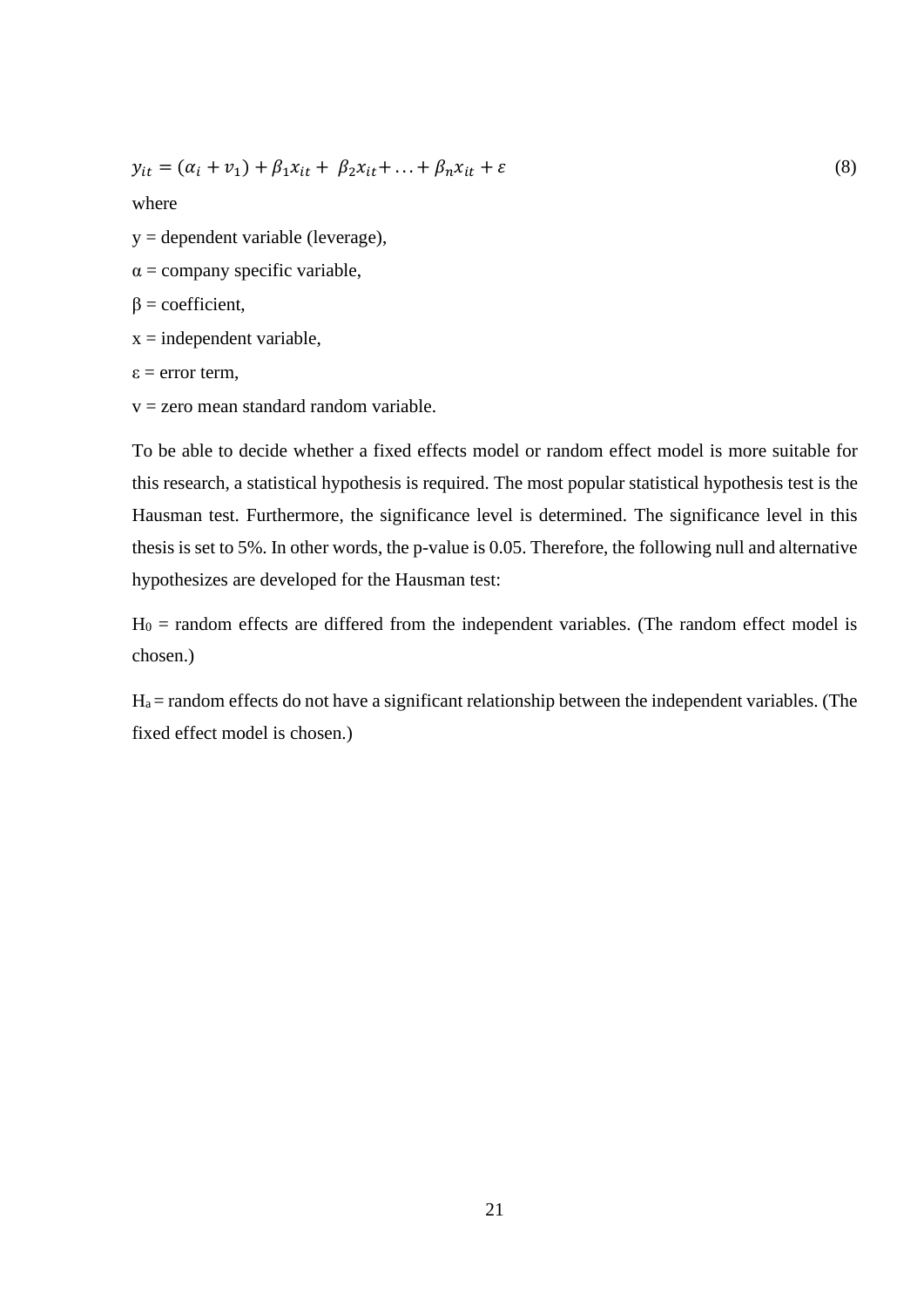# <span id="page-21-0"></span>**3. EMPIRICAL RESULTS**

In this chapter, the results of the regression analysis will be presented. Firstly, the fixed and random effect models are presented, and after that the Hausman test. Additionally, a discussion of the results is presented, where the results are compared to hypotheses and capital structures. The theories and hypotheses are outlined in chapter 1.

### <span id="page-21-1"></span>**3.1. Regression Analysis**

The fixed and random effect models were performed for this thesis. Additionally, the correlation coefficient matrix was performed in the second chapter. There were some correlations between the independent variables. This raised an issue about endogeneity between dividend and other variables. Additionally, mostly the collinearities between variables were quite small and thus any of the bank-specific variables were not removed from the models.

The table of results for fixed and random effects show the bank-specific variables, coefficient, standard error (std. Error), and p-value. The coefficient shows the relationships between dependent and independent variables. If the value is positive, it means that there are increases in both variables, independent and dependent. In the negative relationship, for example, the independent variable increases while the dependent variable decreases. The aim of the standard error is to present the distance of the sample mean from the population mean. The purpose of the p-value is to outline the significance of the independent variable. In addition, helping to decide whether to reject the null hypothesis. Lastly, R-squared shows the variation of the dependent variable caused by the independent variables. In other words, how much the bank-specific variables explain the changes in the leverage. The dividend variable acted as a dummy variable and the result for the determinant is shown in the results. The time fixed effect was added to the model to control macro effects. However, the findings are not included in the results. There were 715 observations of eight variables. This value also includes the dummy variables such as dividend, country, and year.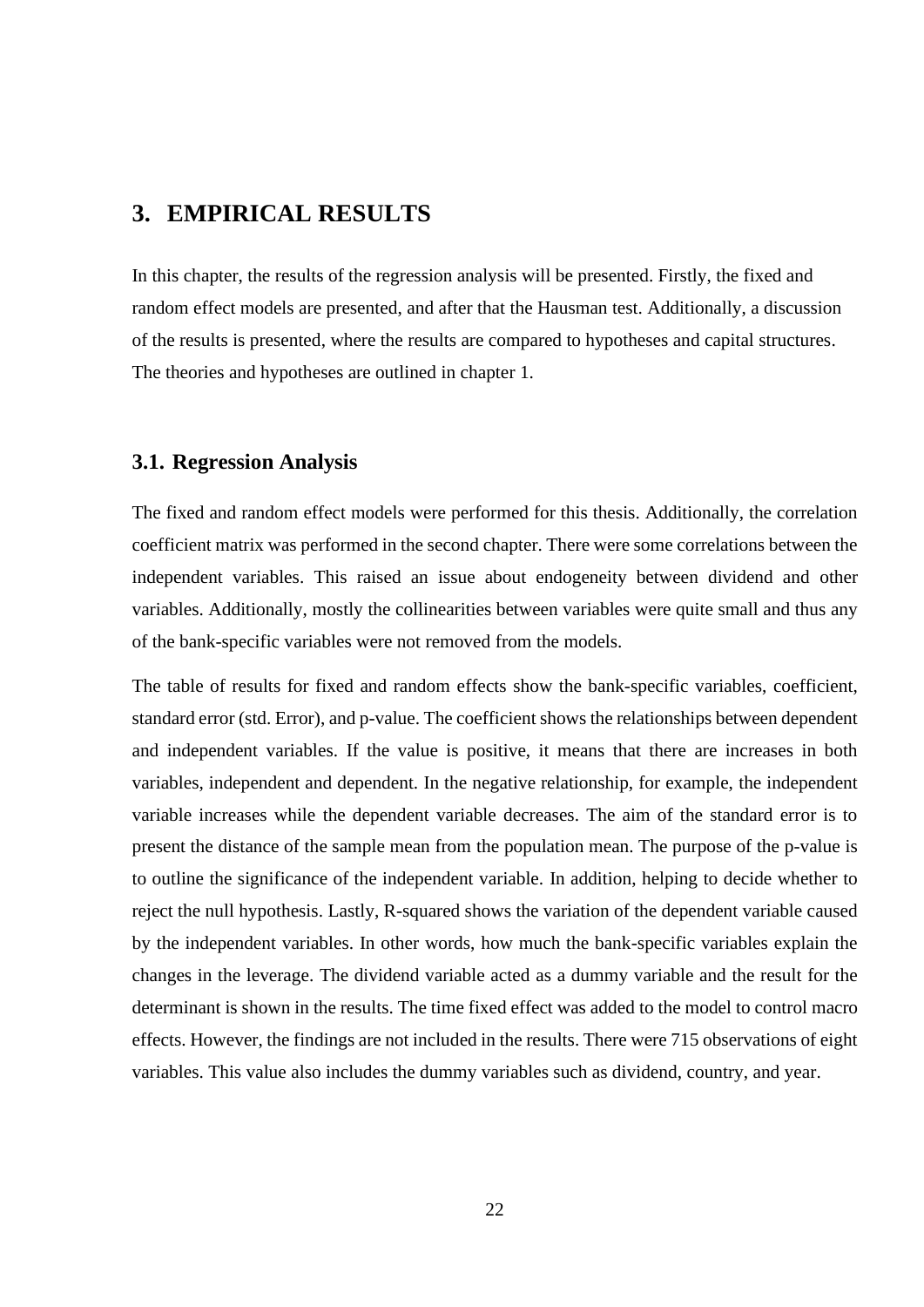|           | Fixed effect regression results |           |                 | Random effect regression results |           |                |
|-----------|---------------------------------|-----------|-----------------|----------------------------------|-----------|----------------|
| Variables | coefficient                     | Std.Error | p-value         | coefficient                      | Std.Error | p-value        |
| prof      | $-0.57287$                      | 0.0727    | $1.468e-14$ *** | $-0.10255799$                    | 0.0390    | $8.64e-12$ *** |
| coll      | $-0.12388$                      | 0.0130    | 2.2e-16 ***     | $-0.19255799$                    | 0.1276    | $4.45e-07$ *** |
| size      | 0.068809                        | 0.0028    | 2.2e-16 ***     | 0.0424984                        | 0.0381    | 2.2e-16 ***    |
| growth    | 0.003971                        | 0.0079    | 4.986e-07 ***   | 0.00334947                       | 0.0009    | 2.2e-16 ***    |
| div       | 0.008068                        | 0.0029    | $0.004863$ **   | 0.00700138                       | 0.0032    | 0.0332674*     |
| R-Squared | 0.62894                         |           |                 | 0.45143                          |           |                |

Table 3.1. Fixed effect and random effect regression results

Source: author's own calculation

Notes:

1. The statistical significance; \* 0.05, \*\* 0.01, and \*\*\* 0.001.

Table 3.1. shows the results for the fixed effect model. The results show that only two variables had a negative relationship with leverage. The determinants were profitability and collateral. The coefficient of profitability (-0.57287) is larger than the coefficient of collateral (-0.12388). Moreover, their p-values (1.468e-14 and 2.2e-16) are less than 0.1, which shows the relationship between these independent variables and the dependent variable is significant. Other variables had a positive relationship with leverage. These variables were size, growth, and dividend. The coefficient for these variables is as follows; 0.068809, 0.003971, and 0.008068. For the size and growth, the p-values for both variables (2.2e-16 and 4.986e-07). The findings are significant because those values are less than 0.1. The p-value for the dividend is the highest, and it is 0.004863. This value is also less than 0.1 and thus makes this independent variable significant for this thesis. Furthermore, the results include the R-squared. For the fixed effect regression, the value is 0.62894. Therefore, more than half variation in the dependent variable can be explained by the determinants. To sum up the results of fixed effect, all the independent variables had significant coefficient with the financial leverage.

The random effect results, also presented at Table 3.1, are quite similar findings to the fixed effect regression. The profitability and collateral had a negative relationship with the leverage. The coefficients for both determinants were -0.10255799 and -0.19255799. The p-value for the profitability was 8.64e-12 and for collateral 4.45e-07. The p-value for the two previous variables illustrates the relationship between the independent variables and the dependent variable as significant. The rest of the three variables (size, growth, and dividend) had a positive relation to leverage. The coefficient for the size is 0.0424984 and the p-value is 2.2e-16, while the coefficient for growth is 0.00334947 and the p-value is 2.2e-16. The p-values for size and growth are less than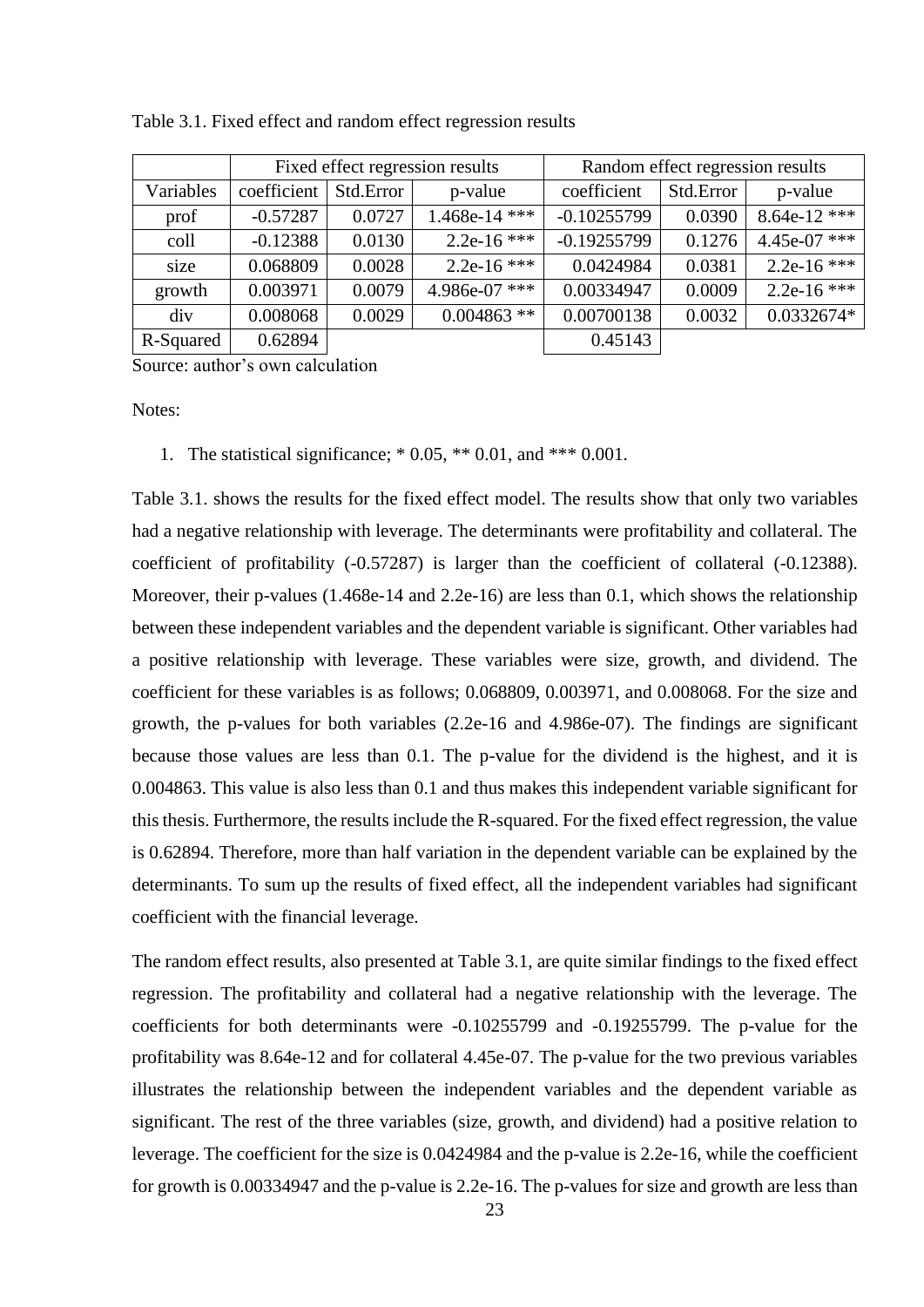0.1 and thus the variables are significant. The value for the dividend is quite identical to findings in the fixed effect regression. The coefficient is 0.00700138, while the p-value is 0.0332674, which is less than 0.1. Therefore, the determinant is significant for this research. R-squared for random effect model regression is 0.45143. This value illustrates that around 45% of changes in the dependent variable can be explained by independent variables.

When comparing the results of random effect model regression to the fixed effect, the overall findings are quite similar between the models. For instance, the relationship between variables and the p-value, the logic remains the same. However, there are changes in the values. All coefficient values are smaller in the random effect regression. There were different changes in the p-values among the variables. For example, the p-value for size remained the same while other variables increased. Even though there were changes, the significant level remains the same. Moreover, the R-squared is higher in the fixed effect model.

A Hausman test was performed to determine which regression model is more suitable to analyze the data for this thesis. The regression models for the research were fixed effect and random effect regression. The hypotheses for the Hausman test are presented in chapter 2. The null hypothesis will be rejected if the test indicates that p-value is lower than 0.05. At the same time, if the p-value is more than 0.05, the null hypothesis is approved for this study. When the null hypothesis is rejected, this response means that the fixed effect model regression is more suitable. If the null hypothesis is accepted, the random effect is more relevant to analyze the findings. The results of the Hausman test present the p-value as 2.2e-16. The result is smaller than 0.05 and thus the null hypothesis is rejected. Moreover, the fixed effect model is to use to analyze the data in this research.

### <span id="page-23-0"></span>**3.2.Results and Discussion**

#### **H1: The profitability has a negative effect on financial leverage.**

Table 3.1. illustrates a negative relationship between leverage and profitability. The coefficient for the profitability is -0.57287, which is close to a strong negative relationship between those two variables. Furthermore, the p-value is 1.468e-14, which outlines a significant coefficient. Therefore, the variable can be seen as an important determinant to explain the leverage of banks.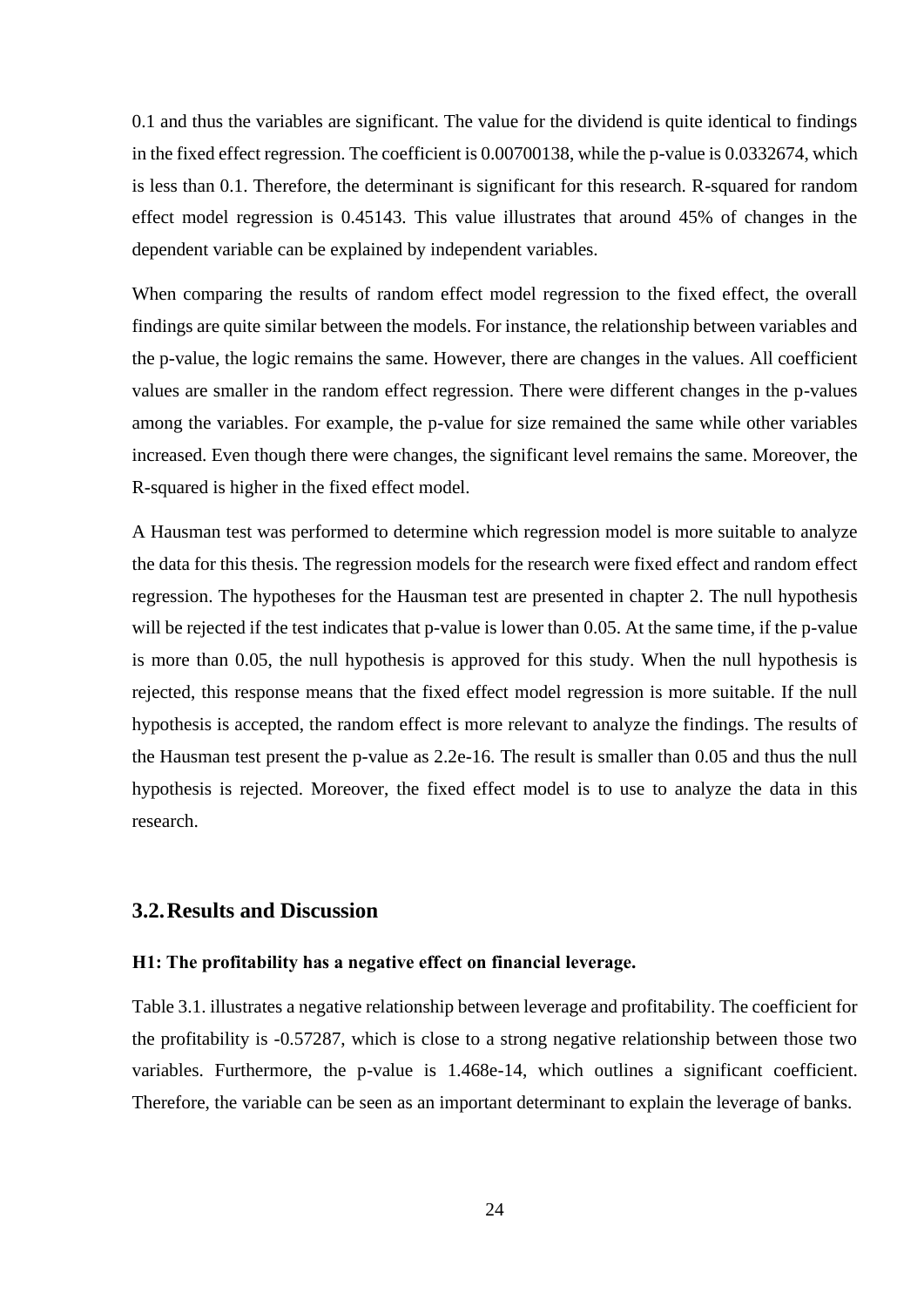The negative relation may be explained by the pecking order theory. According to this theory, profitable companies tend to use internal funds before external funds. Due to a particular reason of internal funding, it is usually seen as a cheaper option than external funding.

Many previous studies have conducted similar results between profitability and leverage. Gropp and Heider (2009) found a negative relation between this determinant and dependent variable in the Western countries, while Octavia and Brown (2010) found a similar result in developing countries. Moreover, the correlation was significant in both studies. These findings are the determinants of capital structure theory and can explain the banks' capital structure. In other words, the results can be against the buffet capital structure theory.

#### **H2: The collateral has a negative effect on financial leverage.**

In Table 3.1. The relationship between collateral and leverage is negative. The coefficient of collateral is -0.12388, which illustrates a weak negative correlation. The p-value for this variable is 2.2e-16, which illustrates a significant relationship. Therefore, the collateral can be a significant variable to explain the capital structure of financial companies.

According to trade-off theory, high tangibility can support in reducing the financial distress cost and agency cost leverage. Therefore, showing a positive relationship between leverage and tangibility. This might be acceptable for nonfinancial firms but not for banks. Due to a particular reason, banks generally hold a deposit from, for example, business organizations and individuals, and thus there might not be the effect on the tangible (Nguyen and Kayani, 2013). On the other hand, the pecking order theory shows the relationship between financial leverage and collateral as negative.

The previous studies on the capital structure of banks have reached different results. The positive relationship between financial leverage and collateral was found by, for example, Hoque and Pour (2018) and Gropp and Heider (2009). At the same time, Nguyen and Kayani (2013) found a negative relationship in the developed countries. Nguyen and Kayani (2013) argued that the banks in advanced countries have more securities as collateral.

To sum up the findings on a negative correlation between financial leverage and collateral, the hypothesis is accepted. Moreover, the security or pecking order theory that banks hold in the Nordic countries could explain the negative relationship. The data included the biggest bank in the Nordic and medium sized. Therefore, larger companies might have more security than the medium-sized. On the other hand, the relationship is quite weak, but still significant to explain the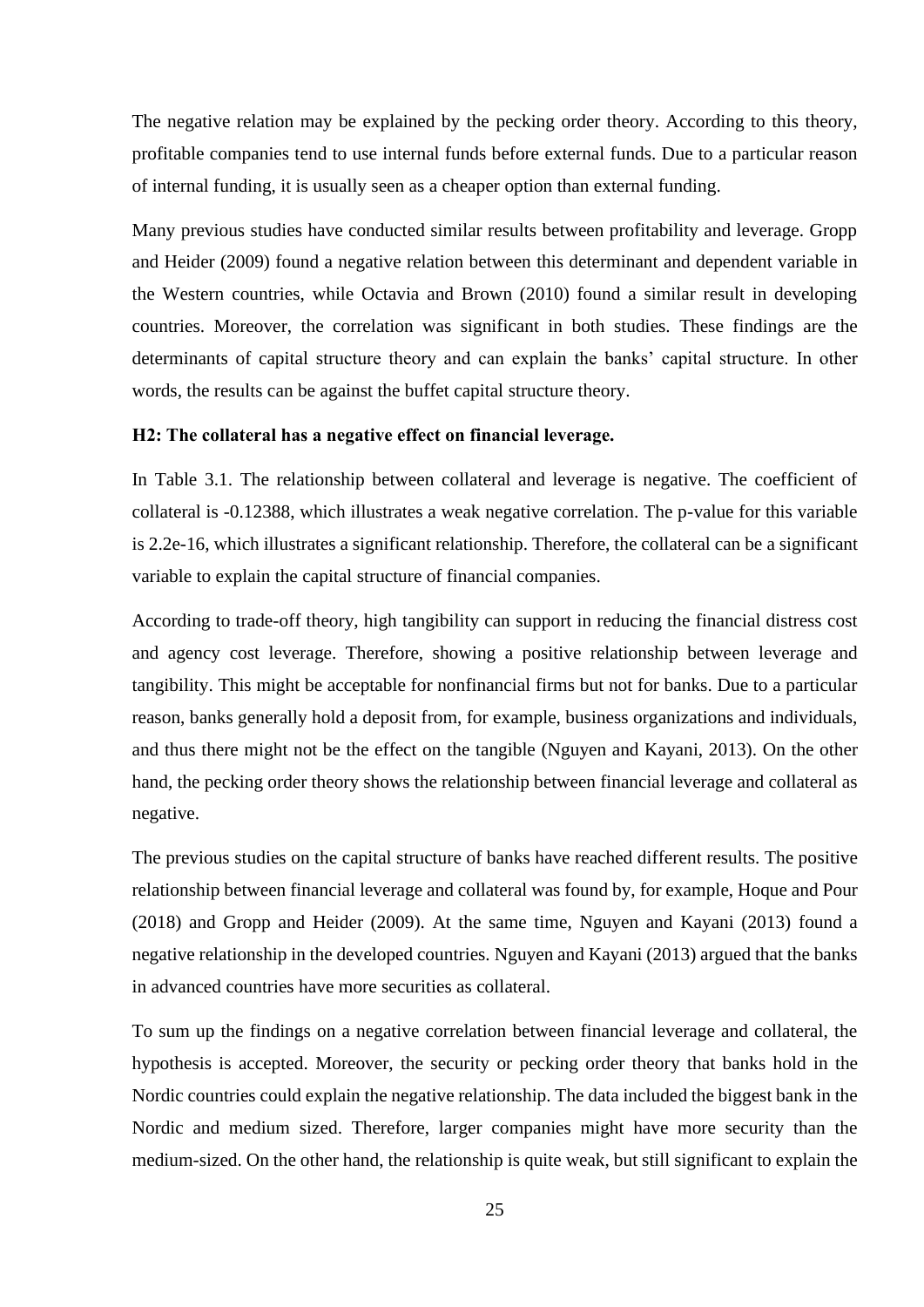capital structure. To some extent, the capital structure theory could explain the structure of banks, but there are differences between non-financial and financial companies. However, there are many different results on this topic.

#### **H3: The size has a positive effect on financial leverage.**

The results in Table 3.1. show a positive relationship between size and financial leverage. The coefficient of size is 0.068809, while the p-value is 2.2e-16. The p-value shows a significant relationship. Therefore, the size can be a significant variable to explain the capital structure of financial companies.

The positive effect can be explained by trade-off theory. The theory states that larger banks have smaller bankruptcy costs and thus more stable to handle debt. Furthermore, larger companies have better borrowing capacity and can source cheaper finance. Octavia and Brown (2010) suggested that the larger banks carry less capital for buffer because of the underpricing, they can raise equity quickly with cheap price. At the same time, Hoque and Pour (2018) argues that larger banks may hold more buffer because of the high of asymmetric risk. Futhermore, they outlined that the effect of size is still uncertain.

Similar results between size and leverage are found in many studies on the capital structure of banks in developed and developing countries. For instance, Gropp and Heider (2009) and Hoque and Pour (2018). In additionally, there has been found also a negative relationship between size and leverage by Brewer III et al. (2008). To sum up the following findings, the capital structure theory for nonfinancial companies can be applied also to financial firms. Furthermore, it seems that both corporate finance theories and buffer view can explain.

#### **H4: The growth opportunities have a negative effect on financial leverage.**

The result for the relationship between growth and leverage is 0.003971 and the p-value is 4.986e-07. This means that there is a weak positive and significant correlation between these two variables. Therefore, in this thesis, the hypothesis is rejected.

The positive relationship between financial leverage and growth is explained by the pecking order theory. It argues that the high amount of information asymmetry between the insiders and the market leads to companies issuing more debt. The negative relationship is usually explained by market timing and trade-off theory.

Similar results have been found by Çağlayan and Sak (2010) and Octavia and Brown (2010). According to Hoque and Pour (2018), banks with higher growth opportunities are expected to have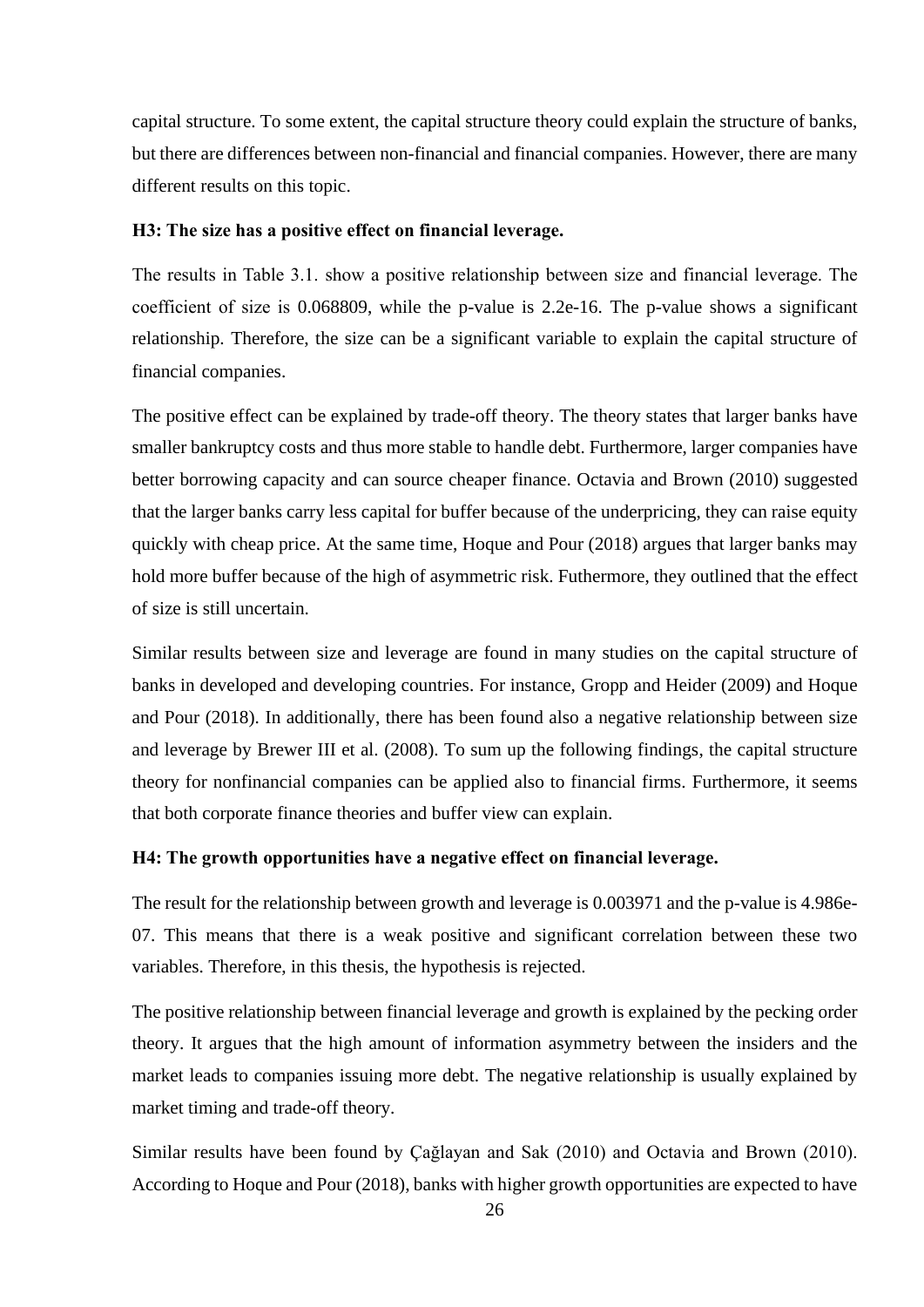a higher level of financial leverage. Furthermore, they outlined the banks which face better growth opportunities handle more debt to finance their activities. The high market-to-book ratio could be linked to the buffer theory. This view outlines the banks are holding more capital buffer to prevent the cost of issuing equity at short notice and thus they have higher market-to-book ratios. (Hoque and Pour, 2018; Gropp and Heider, 2009). The study by Gropp and Heider (2009) found a negative correlation between growth opportunities and financial leverage in the U.S. and Europe. The differences in growth opportunities could be explained by different calculation methods. In the Nordic countries, there are few companies which are publicly listed and thus it is impossible to analyze the data on the market-to-book ratio.

#### **H5: The dividends have a negative effect on financial leverage**

According to Table 3.1. Coefficients between financial leverage and dividend show a weak positive relationship as 0.008068. The p-value is quite high at 0.004863, which illustrates also this variable shows the significant coefficient with the financial leverage. Therefore, this independent variable can be seen as important to determine the capital structure of banks in this thesis.

The results on this variable across studies. For instance, Nguyen and Kayani (2013) and Gropp and Heider (2009) had a negative correlation with dividends and financial leverage. On the other hand, Hoque & Pour (2018) show a positive relationship between these two variables. For market leverage, it showed insignificant, while dividend and book leverage had a positive relationship. Furthermore, this could illustrate the findings might be explained by the buffer view (Hoque and Pour, 2018; Gropp & Heider, 2009). The positive relationship could be outlined as the higher cost of equity (Octavia & Brown, 2010). Furthermore, Octavia and Brown (2010) had also a positive correlation at a significant level. The negative relationship could be explained by asymmetric information. The results from this study could be affected by that only half of the companies paid dividends from 2006 to 2019.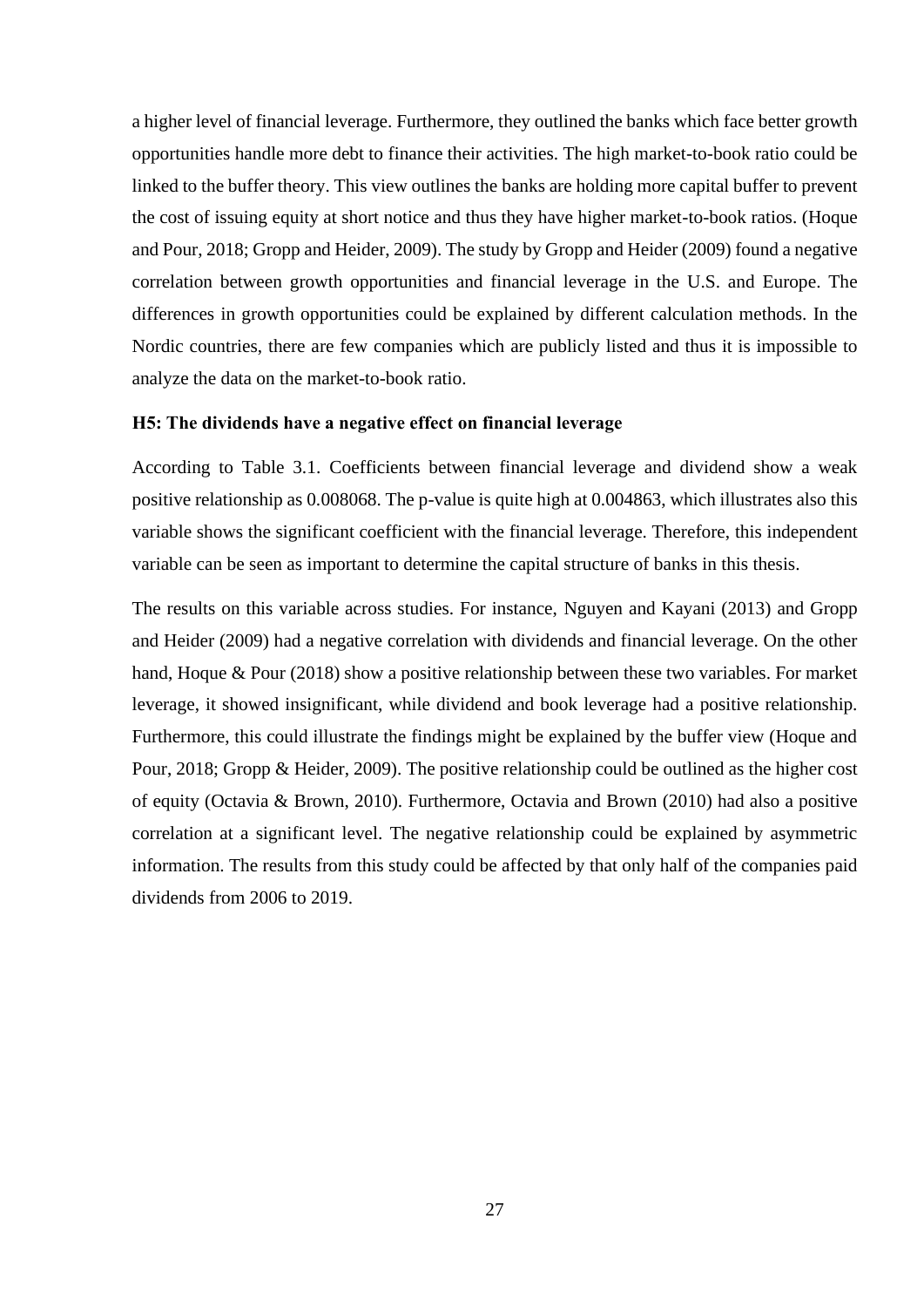# <span id="page-27-0"></span>**CONCLUSION**

The aim of the thesis was to understand which chosen variables can determine the capital structure of banks in the four Nordic countries. The motivation for this thesis came from the lack of studies done in banks, especially in the Nordic countries. Additionally, it can be important to understand the capital structure of financial institutions to develop future regulations for them. The banks in Iceland were rejected from this study because of the lack of information. There were a total of 55 banks operating in the Nordics. Those banks were operating in different fields, for example, the data included commercial and investment banks. Most of the banks were located in Norway, while the smallest number of banks operated from Finland. The data was gathered from the years 2006- 2019. In addition, the data included both private and publicly listed companies. The analyzing the data was done by panel data analysis. Two regression models were performed, and the Hausmann test helped to determine the right method to analyze the findings. In the end, the fixed effect model was chosen for this thesis.

The independent variables were profitability, collateral size, growth, and dividend, while financial leverage acted as the dependent variable. Since there were also private banks in the data, and some variables were left out from the study. Some examples of the variables could have been market leverage and the market-to-book variable. These financial ratios usually need stock data to calculate. Therefore, it would be difficult to calculate multiple leverages or other independent variables for this study.

The following research questions for this thesis were:

- What determinates the bank´s capital structure in the Nordic countries?
- Which theories can explain the capital structure of banks?

The answer to the first question would be that there are determinants that can somehow explain the capital structure of the banks. According to the fixed effect regression findings, the significant factors were all the independent variables; profitability, collateral, size, growth, and dividend. However, the differences between significant results across independent variables are the same, except for the one variable. For example, the significant level was higher for the dividend. The change between the fixed effect and the random effect was quite small in the end.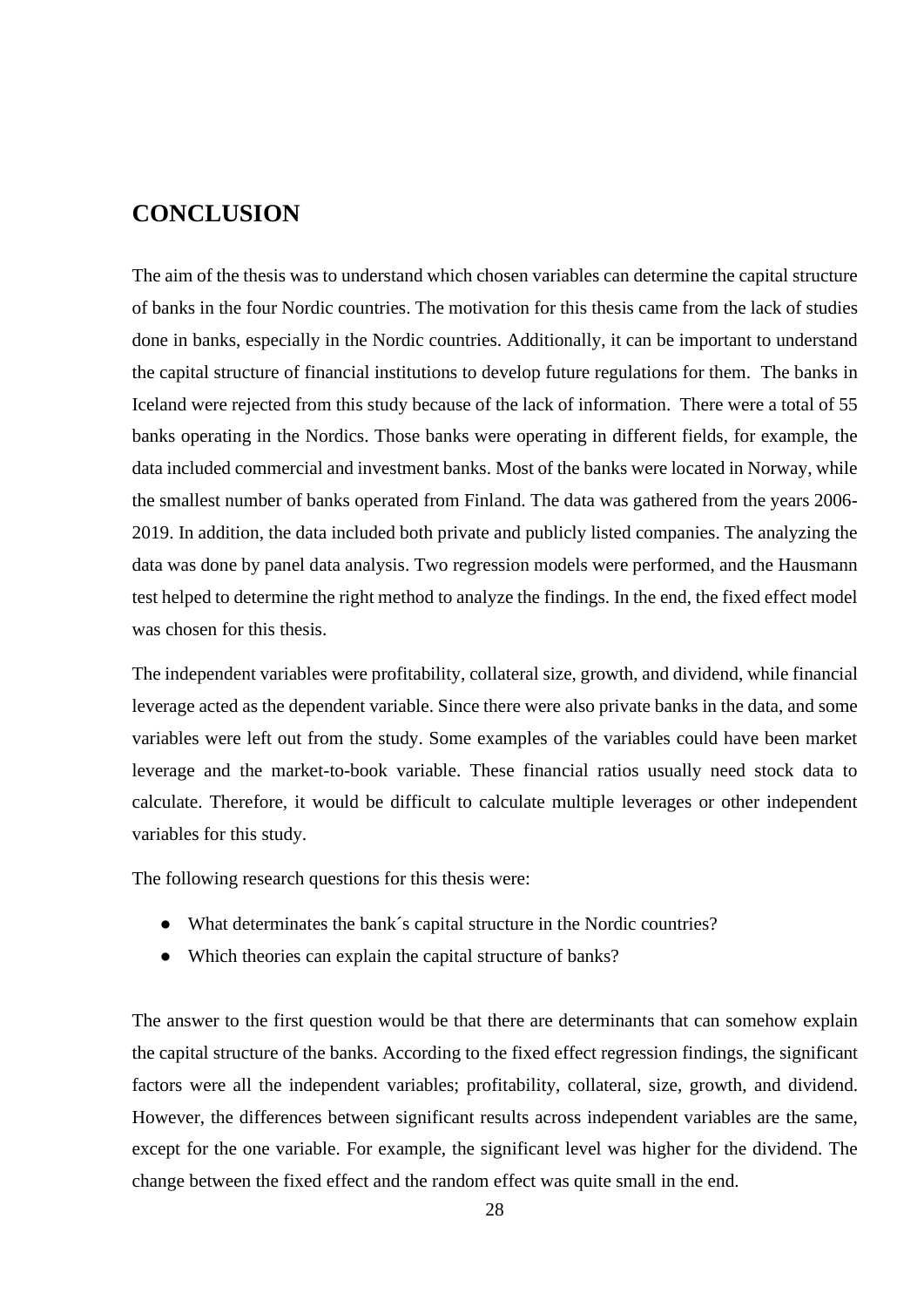Some of the findings can be explained by the capital structure theories for the non-financial companies and the buffer view. The profitability and collateral are explained more with corporate finance theories, for example, the pecking order theory. Additionally, the growth is also can be explained by the pecking order theory. The other variables like, the effect of size is determined by both views, for example trade-off theory and buffer view. The relationship between dividend and financial leverage can be mostly defined by the buffer view. To sum up, some variables are mostly explained by the corporate finance theories, such as, the pecking order theory or trade-off theory, while some determinants are defined only by the buffer view. The size is only variable explained with both theories for non-financial firms and the regulations. Therefore, the corporate finance view can also apply to the financial companies.

There are many limitations for this research. Firstly, the lack of several publicly listed companies. Due to this particular problem, it was difficult to analyze the financial ratios related to stock data. Many previous studies have focused on them and many bank specific variables use this, for example, asset risk according to previous studies. Therefore, it was sometimes difficult to compare the results on those studies. On the other hand, it would be difficult to research on small numbers of publicly listed firms in the Nordics. Therefore, it is limited to choose a small number of variables, which are more related to non-financial companies. Due to various issues related to the sample, whether the geographical area is best for this kind of research. Additionally, there can be some bias in the data, because mostly the banks operating in Finland were large companies and there were only a small number of banks when compared to other countries, such as Norway.

For further research, the importance of the macroeconomic variables, and how these determinants affect the capital structure of financial companies. For instance, many studies related to banks' capital structure have found a significant relationship between, for example, the gross domestic product (GDP) and banks' leverage. According to Nguyen and Kayani (2013), the macroeconomic factors indicate more changes influencing the capital structure. Therefore, it can say that the economic growth state might have an important role to explain the capital structure of banks. Moreover, more publicly listed banks could help to have more bank specific determinants. This also means to increase the geographical area. Lastly, it would be interesting to compare the differences between the Nordic and South European banks.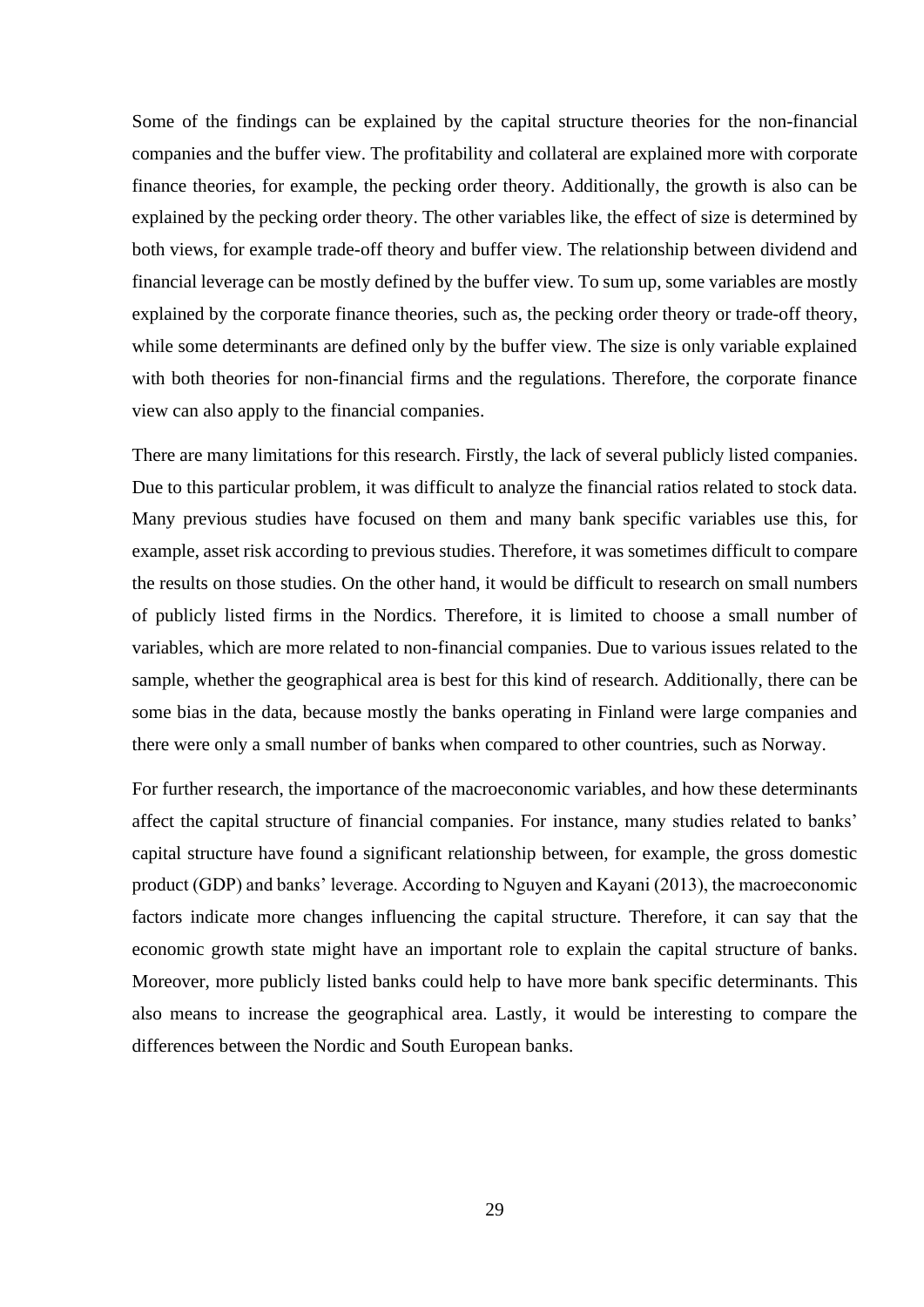# <span id="page-29-0"></span>**LIST OF REFERENCES**

- Abel, A. B. (2017). Optimal Debt and Profitability in the Trade-Off Theory. *The Journal of Finance*, *73*(1), 95–143. https://doi.org/10.1111/jofi.12590
- Abeywardhana, D. K. Y. (2017). Capital Structure Theory: An Overview. *Accounting and Finance Research*, *6*(1), 133. https://doi.org/10.5430/afr.v6n1p133
- Amidu, M. (2007). Determinants of capital structure of banks in Ghana: an empirical approach. *Baltic Journal of Management*, *2*(1), 67–79. https://doi.org/10.1108/17465260710720255
- Baker, M., & Wurgler, J. (2002). Market Timing and Capital Structure. *The Journal of Finance*, *57*(1), 1–32. https://doi.org/10.1111/1540-6261.00414
- Berglund, T., & Mäkinen, M. (2018). Do Banks Learn from Financial Crisis? The Experience of Nordic Banks. *Research in International Business and Finance*, *47*. https://doi.org/10.1016/j.ribaf.2018.09.004
- Brewer III, E., Kaufman, G. G., & Wall, L. D. (2008). Bank Capital Ratios Across Countries: Why Do They Vary? *Journal of Financial Services Research*, *34*(2-3), 177–201. https://doi.org/10.1007/s10693-008-0040-9
- Çağlayan, E., & Sak, N. (2010). The Determinants of Capital Structure: Evidence from the Turkish Banks. *Journal of Money, Investment and Banking*, .
- Frank, M. Z., & Goyal, V. K. (2009). Capital Structure Decisions: Which Factors Are Reliably Important? *Financial Management*, *38*(1), 1–37. https://doi.org/10.1111/j.1755- 053x.2009.01026.x
- Gropp, R., & Heider, F. (2009). The Determinants of Bank Capital Structure. *Review of Finance, 2010*, *14*(), 587–622. https://doi.org/
- Hackbarth, D., Hennessy, C. A., & Leland, H. E. (2007). Can the Trade-off Theory Explain Debt Structure? *Review of Financial Studies*, *20*(5), 1389–1428. https://doi.org/10.1093/revfin/hhl047
- Hoque, H., & Pour, E. K. (2018). Bank-level and country-level determinants of bank capital structure and funding sources. *International Journal of Finance & Economics*, *23*(4), 504–532. https://doi.org/10.1002/ijfe.1635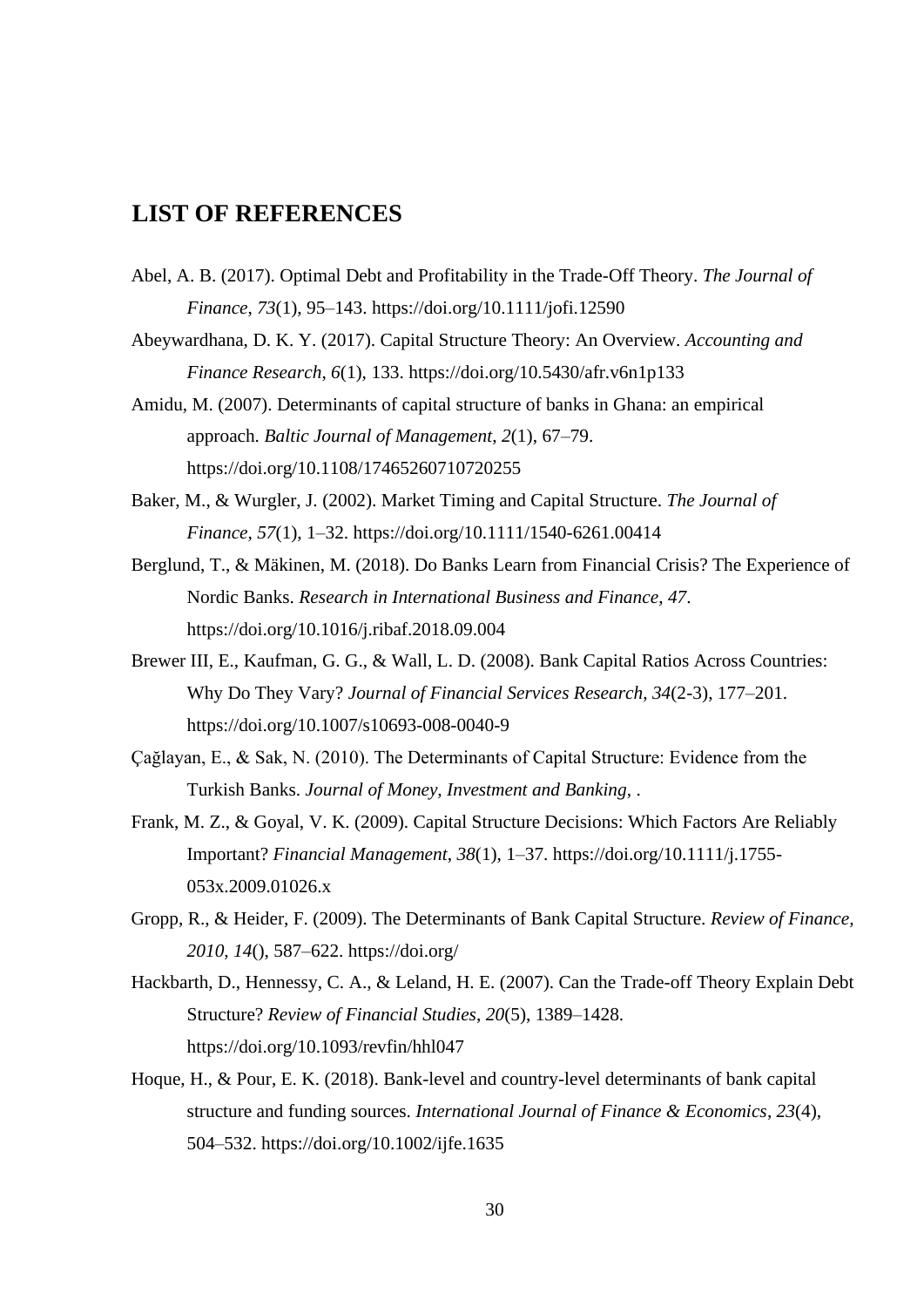- Jensen, M. C., & Meckling, W. H. (1976). Theory of the firm: Managerial behavior, agency costs and ownership structure. *Journal of Financial Economics*, *3*(4), 305–360. https://doi.org/10.1016/0304-405x(76)90026-x
- Kraus, A., & Litzenberger, R. H. (1973). A STATE-PREFERENCE MODEL OF OPTIMAL FINANCIAL LEVERAGE. *The Journal of Finance*, *28*(4), 911–922. https://doi.org/10.1111/j.1540-6261.1973.tb01415.x
- Luigi, P., & Sorin, V. (2009). A review of the capital structure theories. *Annals of Faculty of Economics, 3*(1), 315–320.
- Modigliani, F., & Miller, M. H. (1958). The Cost of Capital, Corporation Finance and the Theory of Investment. *The American Economic Review*, *48*(3), 261–297.
- Modigliani, F., & Miller, M. H. (1963). Corporate Income Taxes and the Cost of Capital: A Correction. *The American Economic Review*, *53*(3), 433–443.
- Myers, S. C. (1984). The Capital Structure Puzzle. *The Journal of Finance*, *39*(3), 575. https://doi.org/10.2307/2327916
- Myers, S. C. (2001). Capital Structure. *Journal of Economic Perspectives*, *15*(2), 81–102. https://doi.org/10.1257/jep.15.2.81
- Myers, S. C., & Majluf, N. S. (1984). Corporate financing and investment decisions when firms have information that investors do not have. *Journal of Financial Economics*, *13*(2), 187– 221. https://doi.org/10.1016/0304-405x(84)90023-0
- Nguyen, H., & Kayani, Z. (2013). *Determinants of banks' capital structure in Asia - A comparison amongst developed and developing countries*.
- Octavia, M., & Brown, R. (2010). Determinants of Bank Capital Structure in Developing Countries: Regulatory Capital Requirement versus the Standard Determinants of Capital Structure. *Journal of Emerging Markets*, *15*, 50–62.
- Rajan, R. G., & Zingales, L. (1995). What Do We Know about Capital Structure? Some Evidence from International Data. *The Journal of Finance*, *50*(5), 1421. https://doi.org/10.2307/2329322
- Sheytanova, T. (2015). *The accuracy of the Hausman Test in panel data: A Monte Carlo study.*
- Stolz, S., & Wedow, M. (2011). Banks' regulatory capital buffer and the business cycle: Evidence for Germany. *Journal of Financial Stability*, *7*(2), 98–110. https://doi.org/10.1016/j.jfs.2009.09.001
- Titman, S., & Wessels, R. (1988). The Determinants of Capital Structure Choice. *The Journal of Finance*, *43*(1), 1–19. https://doi.org/10.1111/j.1540-6261.1988.tb02585.x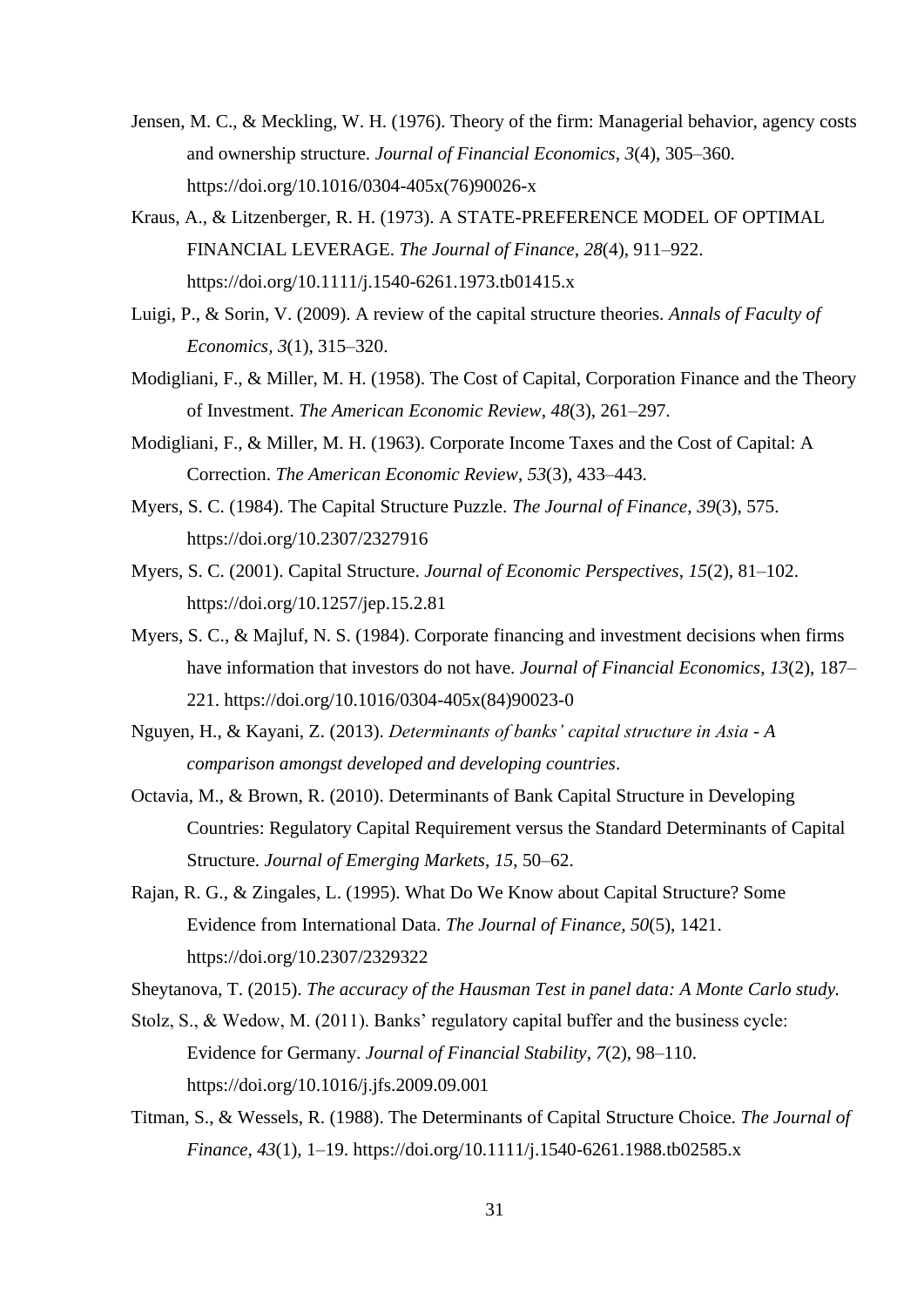## <span id="page-31-0"></span>**Appendix 1. Non-exclusive licence**

### **A non-exclusive licence for reproduction and publication of a graduation thesis<sup>11</sup>**

I Sofia Niemi (*author's name*)

1. Grant Tallinn University of Technology free licence (non-exclusive licence) for my thesis The Determinants of The Capital Structure of Banks in The Nordic Countries. (*title of the graduation thesis*)

supervised by Karin Jõeveer,

(*supervisor's name*)

1.1 to be reproduced for the purposes of preservation and electronic publication of the graduation thesis, incl. to be entered in the digital collection of the library of Tallinn University of Technology until expiry of the term of copyright;

1.2 to be published via the web of Tallinn University of Technology, incl. to be entered in the digital collection of the library of Tallinn University of Technology until expiry of the term of copyright.

2. I am aware that the author also retains the rights specified in clause 1 of the non-exclusive licence.

3. I confirm that granting the non-exclusive licence does not infringe other persons' intellectual property rights, the rights arising from the Personal Data Protection Act or rights arising from other legislation.

10/05/2021(date)

<sup>1</sup> *The non-exclusive licence is not valid during the validity of access restriction indicated in the student's application for restriction on access to the graduation thesis that has been signed by the school's dean, except in case of the university's right to reproduce the thesis for preservation purposes only. If a graduation thesis is based on the joint creative activity of two or more persons and the co-author(s) has/have not granted, by the set deadline, the student defending his/her graduation thesis consent to reproduce and publish the graduation thesis in compliance with clauses 1.1 and 1.2 of the non-exclusive licence, the non-exclusive license shall not be valid for the period.*